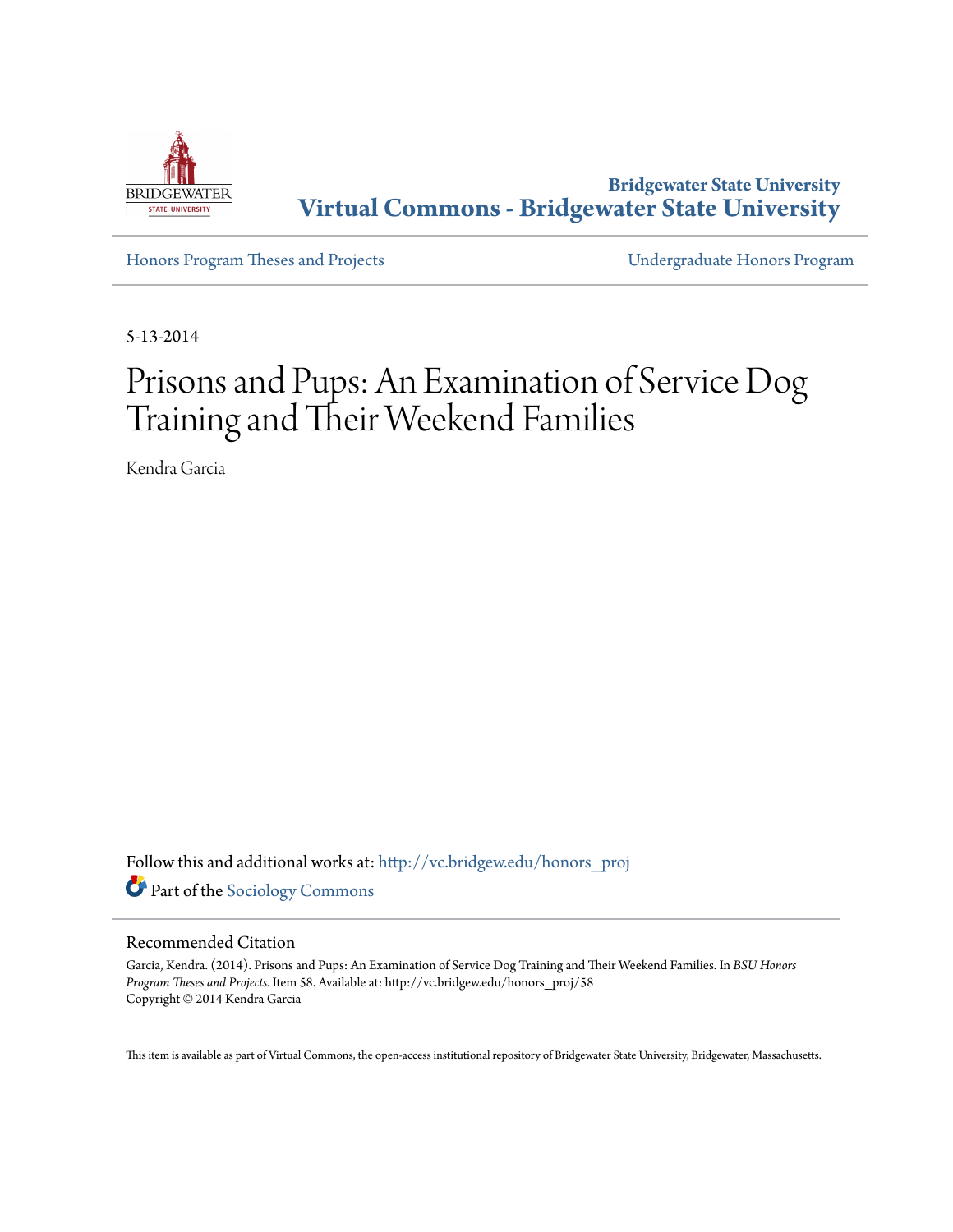## **Prisons and Pups: An Examination of Service Dog Training and Their Weekend Families**

Kendra Garcia

Submitted in Partial Completion of the Requirements for Departmental Honors in Sociology

Bridgewater State University

May 13. 2014

Kimberly E. Fox, PhD, Thesis Director Patricia Fanning, PhD, Committee Member Jodi Cohen, PhD, Committee Member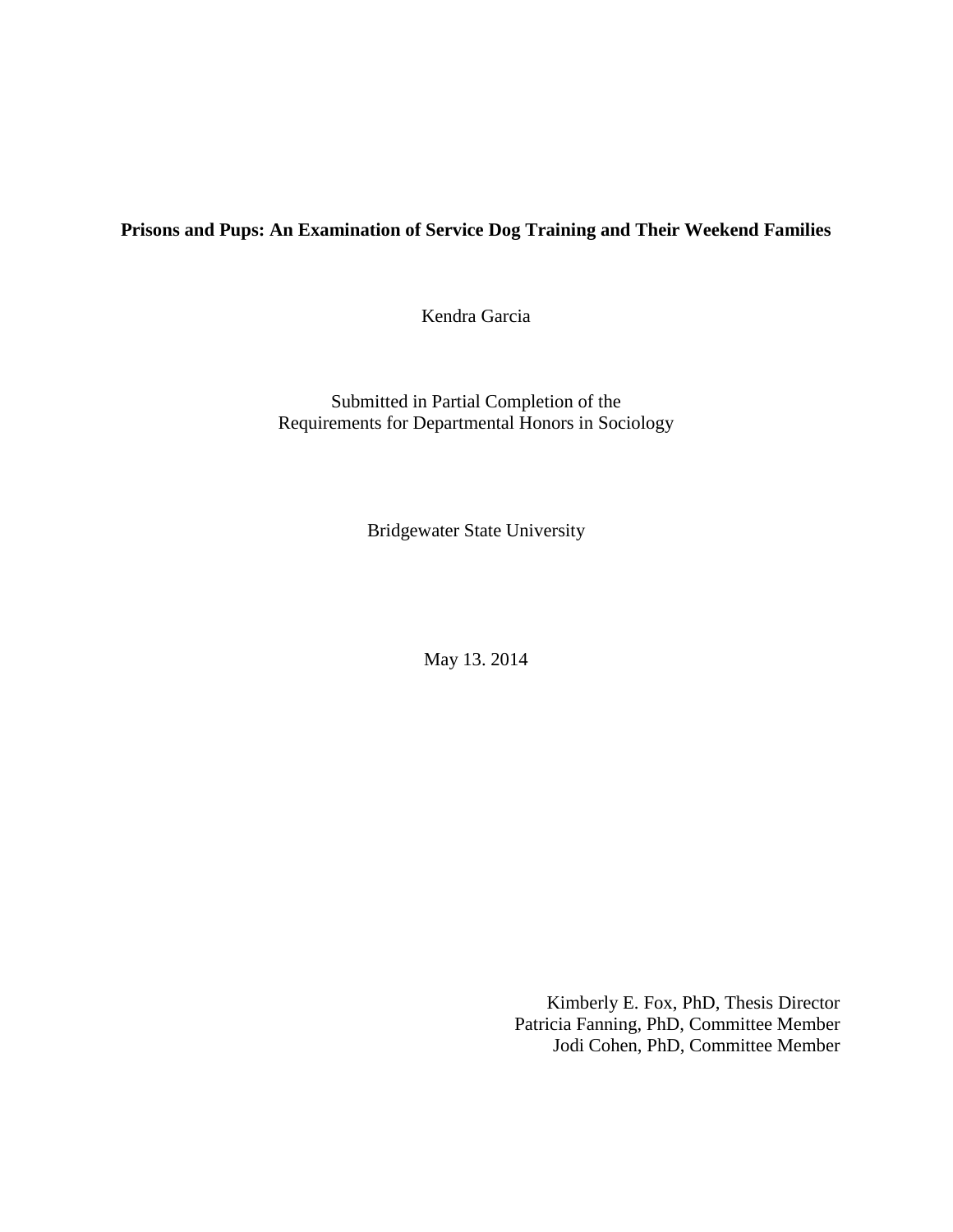## **Prisons and Pups: An Examination of Service Dog Training and Their Weekend Families**

## Abstract

The use of service dogs for people with disabilities has increased in the last few decades. The service dogs come in the form of companion dogs, socialization dogs, medical alert dogs, and dogs for the mobility and hearing impaired. Therapy dogs are also used in clinical settings to ease the tension in hospital, and school settings. Since their use has increased, so has the demand. Training of service dogs can take anywhere from 12-18 months and can cost upwards of \$20,000. Organizations have become creative in meeting the needs of their clients and turned to recruiting incarcerated persons in correctional facilities in helping them meet their demands.

What is missing from the research is the sociological question of why people volunteer to become weekend puppy raisers. They are asked to give up their weekends to care for a puppy and socialize it in public places. There are many rules that need to be followed to ensure the puppy has positive initial experiences. After the puppy has grown up and is now a service dog, the weekend puppy raiser must say good-bye and may choose to start the process all over again with another dog. The research in this article is to examine why people participate in such programs and what keeps them returning as volunteers. Through qualitative interviews, the findings will support that volunteers in the NEADS organization believe strongly in the organizations' mission, feel loyalty to members of the community needing assistance and have a strong sense of dog responsibility.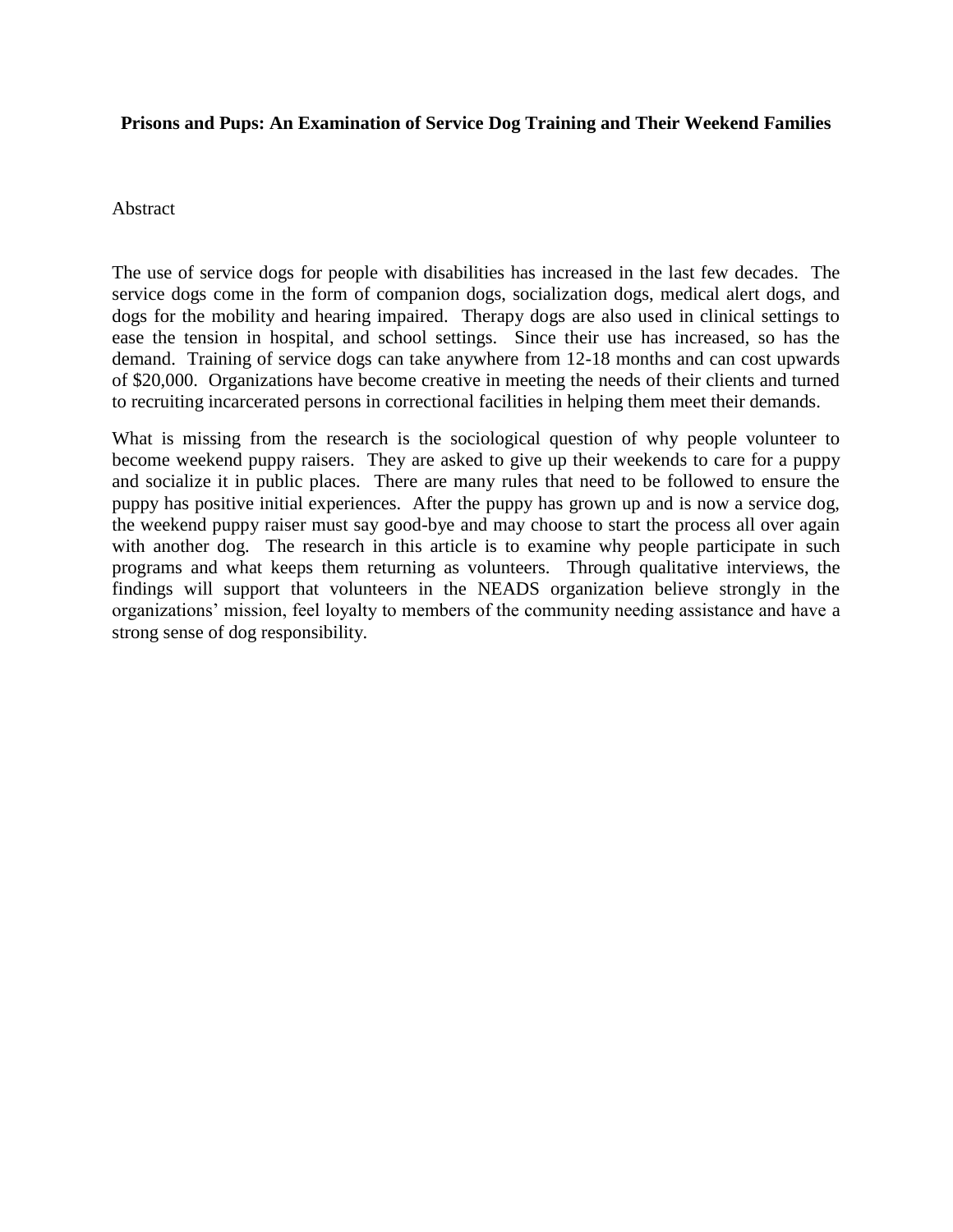## *Introduction*

In the past few decades, people with disabilities have increased their use of service dogs. The service dogs come in the form of companion dogs, socialization dogs, medical alert dogs, and dogs for the mobility and hearing impaired. Therapy dogs are also used in clinical settings to ease the tension in hospital and school settings. The demand for service dogs has increased due to the growth of service dog usage. Cost and time are important factors in obtaining a service dog. Training of service dogs can take anywhere from 12-18 months and can cost upwards of \$20,000. Organizations have become creative in meeting the needs of their clients and turned to recruiting incarcerated persons in correctional facilities in helping them meet their demands.

There is documented evidence showing that animals have been in prisons as early as 1919 (Britton & Button, 2005). During WWII prisoners in American POW camps adopted animals to care for and took pictures with them (Britton  $\&$  Button, 2005). The staff at Lima State Hospital in Ohio conducted an experiment between two wards, one with animals and one without animals; based upon an inmate who cared for an injured bird and showed positive results in his recovery (Britton & Button, 2005). The results of their year-long documented experiment showed vast improvements in controlling violence and suicide attempts in the patients (Britton & Button, 2005).

Other institutions have found positive results from introducing dog programs into correctional facilities. Many people think of correctional facilities as places of punishment where nothing good can happen, but anecdotal interviews with inmates and guards suggests that the presence of animals in a correctional facility changes the atmosphere for the better and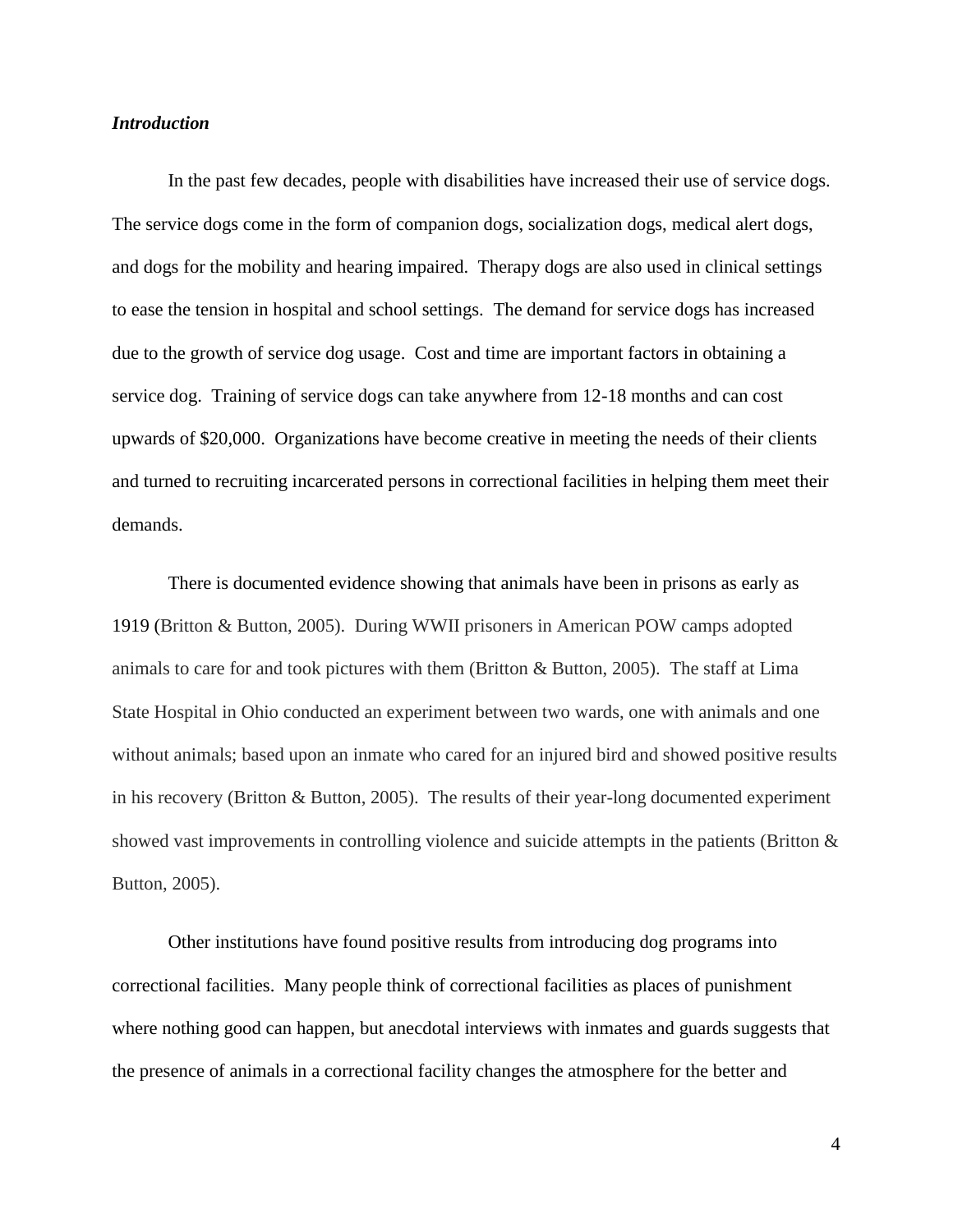improves the self-esteem of the inmate (Currie, 2008). Also, it is thought that inmates working with animals decreases the recidivism rate (Strimple, 2003). Through the discovery of anecdotal interviews, inmates and guards state that the presence of animals in a correctional facility changes the atmosphere for the better and improves the self-esteem of the inmate (Currie, 2008; Turner, 2007). Inmates that are dog trainers have reported that their overall patience has increased, social skills with other inmates have increased and their pride in giving back to the community (Turner, 2007; Britton & Button, 2005).

The inmate trainers in prison are able to teach puppies' basic obedience but puppies cannot become socialized in the outside world by prisoners therefore some organizations increase the success rate of the dogs' training by obtaining volunteers to partner with the inmates to further the puppy's training (Burke, Harkrader, & Owen, 2004). Further research is needed to determine why people volunteer to help the inmates by socializing the service dogs on weekends. What is the motivating factor and how do these families contribute to the service animal training? Through interviews with weekend puppy raisers, three key themes were discovered; first, a sense of loyalty to the community, second, dog responsibility in dog ownership and third, a strong belief in the NEADS mission.

## *Literature Review*

## *Service dogs: What are they and how are they used?*

Service dog is an umbrella term for assistance dog, guide dog, hearing dog, seizure-alert and therapy dog (Parenti, Foreman, Meade, Wirth, 2013). These terms can be confusing to the general public and not all dogs that perform jobs are allowed in public spaces. For example, a seeing eye dog is a service dog and is protected under the American with Disabilities Act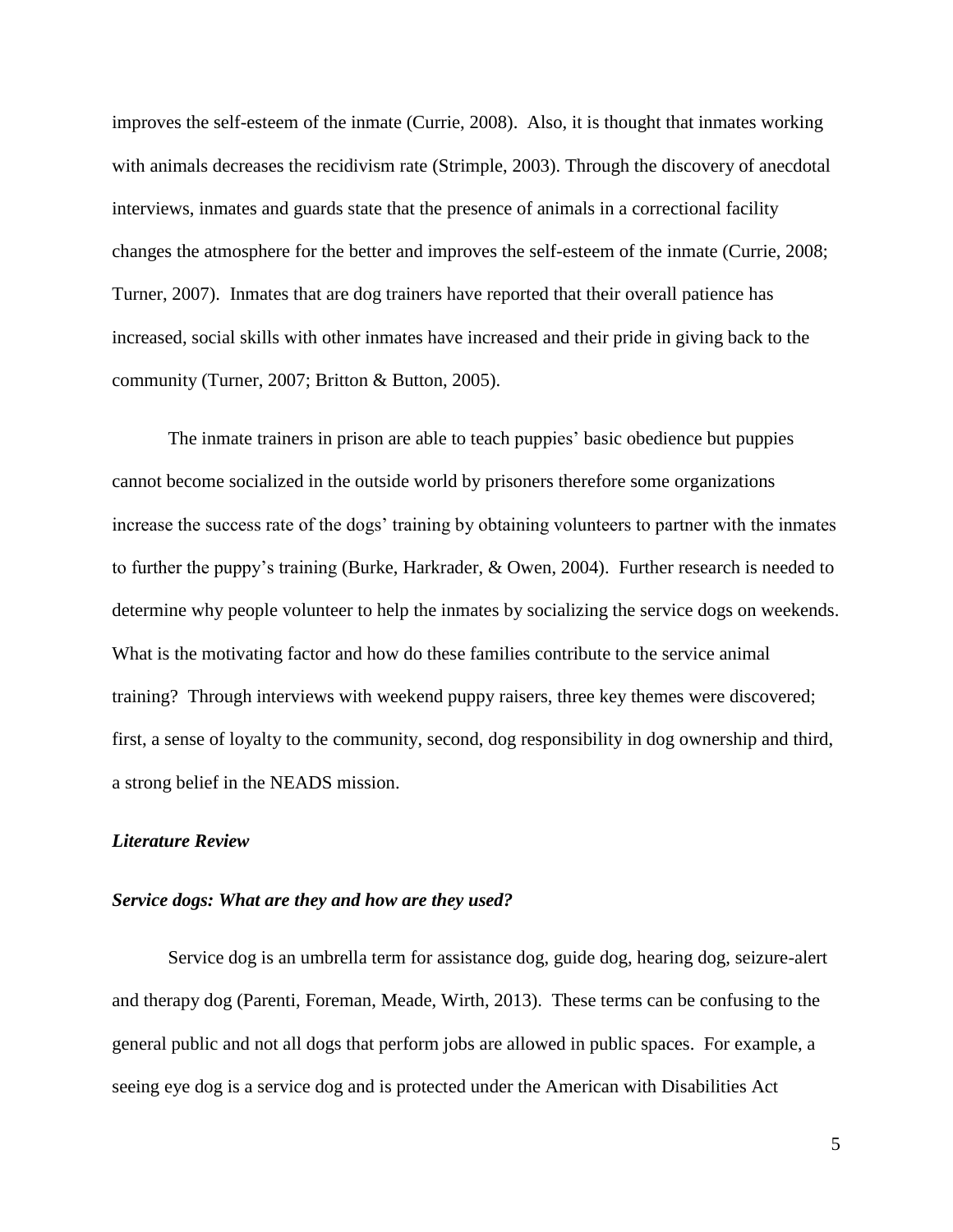(ADA). The following paragraph is taken from the ADA website and it is the law protecting Americans with Disabilities and their service animals:

Service animals are defined as dogs that are individually trained to do work or perform tasks for people with disabilities. Examples of such work or tasks include guiding people who are blind, alerting people who are deaf, pulling a wheelchair, alerting and protecting a person who is having a seizure, reminding a person with mental illness to take prescribed medications, calming a person with Post Traumatic Stress Disorder (PTSD) during an anxiety attack, or performing other duties. Service animals are working animals, not pets. The work or task a dog has been trained to provide must be directly related to the person's disability. Dogs whose sole function is to provide comfort or emotional support do not qualify as service animals under the ADA. (http://www.ada.gov/service\_animals\_2010.htm)

The use of service dogs has become more widespread and because of the talents in helping people with impairments, they need specialized training to allow them to become focused on their handler and the tasks that the handler needs. This specialized training is what allows them to be good citizens in public places and still aid their handlers. Service dogs are asked to work for about 10 years.

Perhaps the best known and most recognizable service dogs are seeing eye dogs. Seeing eye dogs have been formally trained for the purpose of assisting blind or visually impaired people for over seventy years. In the last thirty years, service dogs have been trained to further assist people with disabilities and impairments and the success has been abundant (Wells, 2007). This therapy has expanded to include dogs that are able to provide assistance in the following areas: mobility, hearing, companionship, retrieval, and there is new research to indicate that dogs can be used as early cancer detectors (Wells, 2007; Winkle, Crowe, & Hendrix, 2012)

There are multiple benefits associated with service dogs. Their purpose is to aid people with disabilities in their daily living and help them achieve a sense of independence (Sachs-Ericsson, Hansen, Fitzgerald, 2002) but a latent function of service dogs opens a window to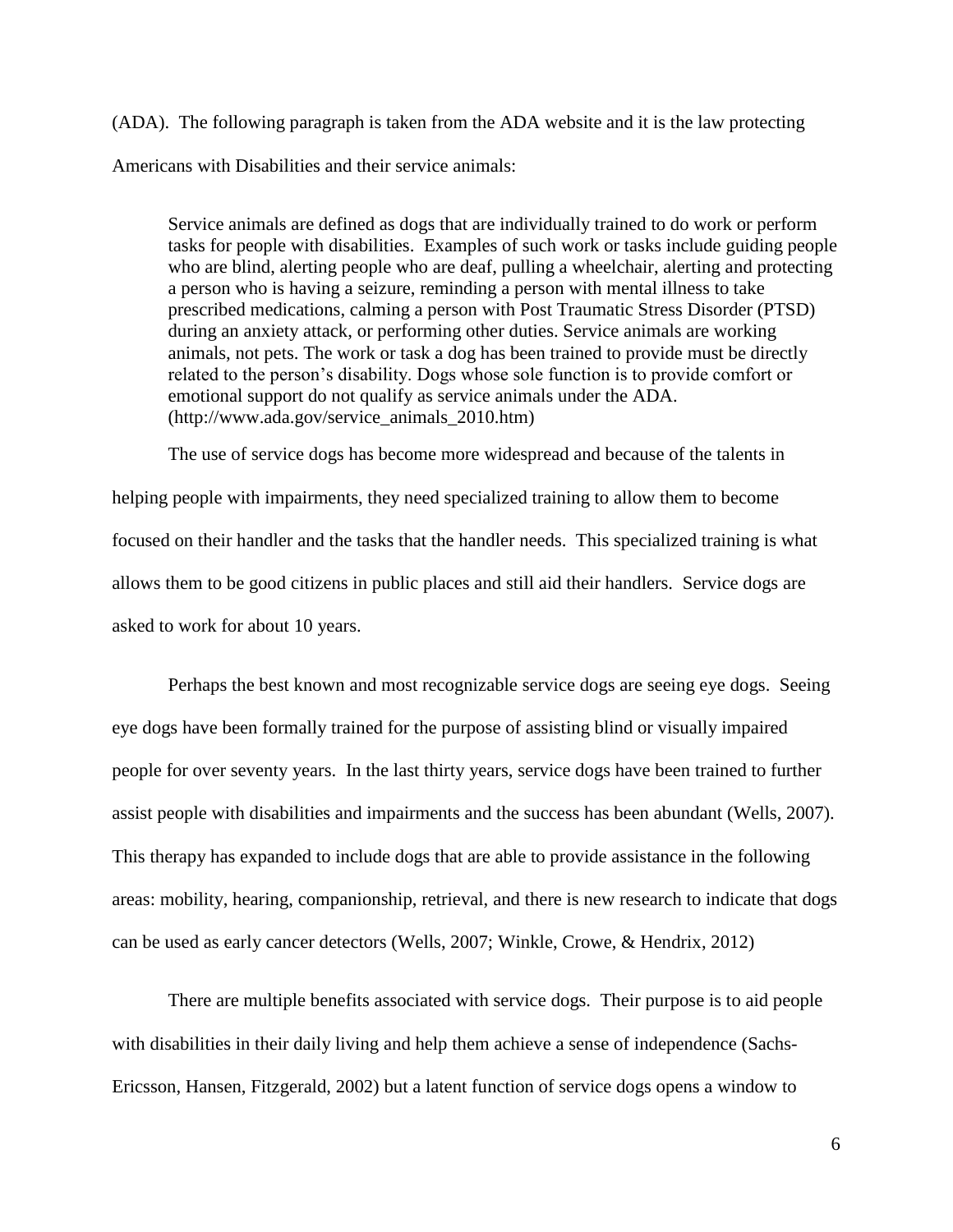socialization with the general public that probably would not take place if the presence of a dog were absent (Wells, 2007). Isolation and lack of freedom is a reported problem with people suffering from many physical and mental ailments. Dogs have been able to assist patients in closing this gap by providing them with improved social interactions and self-confidence (Wells, 2007; Sashas-Ericsson, Hanse, & Fitzgerald, 2002)

With the success of service dogs as aides for people with disabilities, their use has increased dramatically (Parenti, Foreman, Meade, Wirth, 2013). Dogs are utilized to assist people with disabilities such as diabetes, psychiatric issues, hearing impairments and physical limitations. The use of service dogs has also expanded to include pediatric patients that use them for hearing assistance, social dogs and specially trained service dogs that can retrieve dropped items (Davis, Nattrass, O'Brien, Patronek & MacCollin, 2004).

Another increasingly effective use of service dogs is placement with veterans who suffer from Post-Traumatic Stress Disorder (PTSD) (Taylor, Edwards & Pooley, 2013). PTSD is a trauma induced psychological illness that affects one of every six Americans coming home from war zones (Taylor, Edwards & Pooley, 2013; Walsh, 2006). "The diagnostic symptoms of PTSD include nightmare flashbacks, increased arousal, hyper vigilance, avoidance, and ager, as well as, significant manifestations of social detachment, low sexual intimacy, poor conflict resolution, substance abuse, generalized anxiety, and depression" (Taylor, Edwards & Pooley, 2013, p. 594, 2013). Veterans also convey a certain pride and are not necessarily willing to admit they need psychiatric help. If they are, then the treatments can be effective, but Taylor, Edwards & Pooley (2013) found that combat veterans are more willing to accept help in the form of animal assisted therapy. The effectiveness of this method is backed by anecdotal evidence, but more empirical research needs to be completed.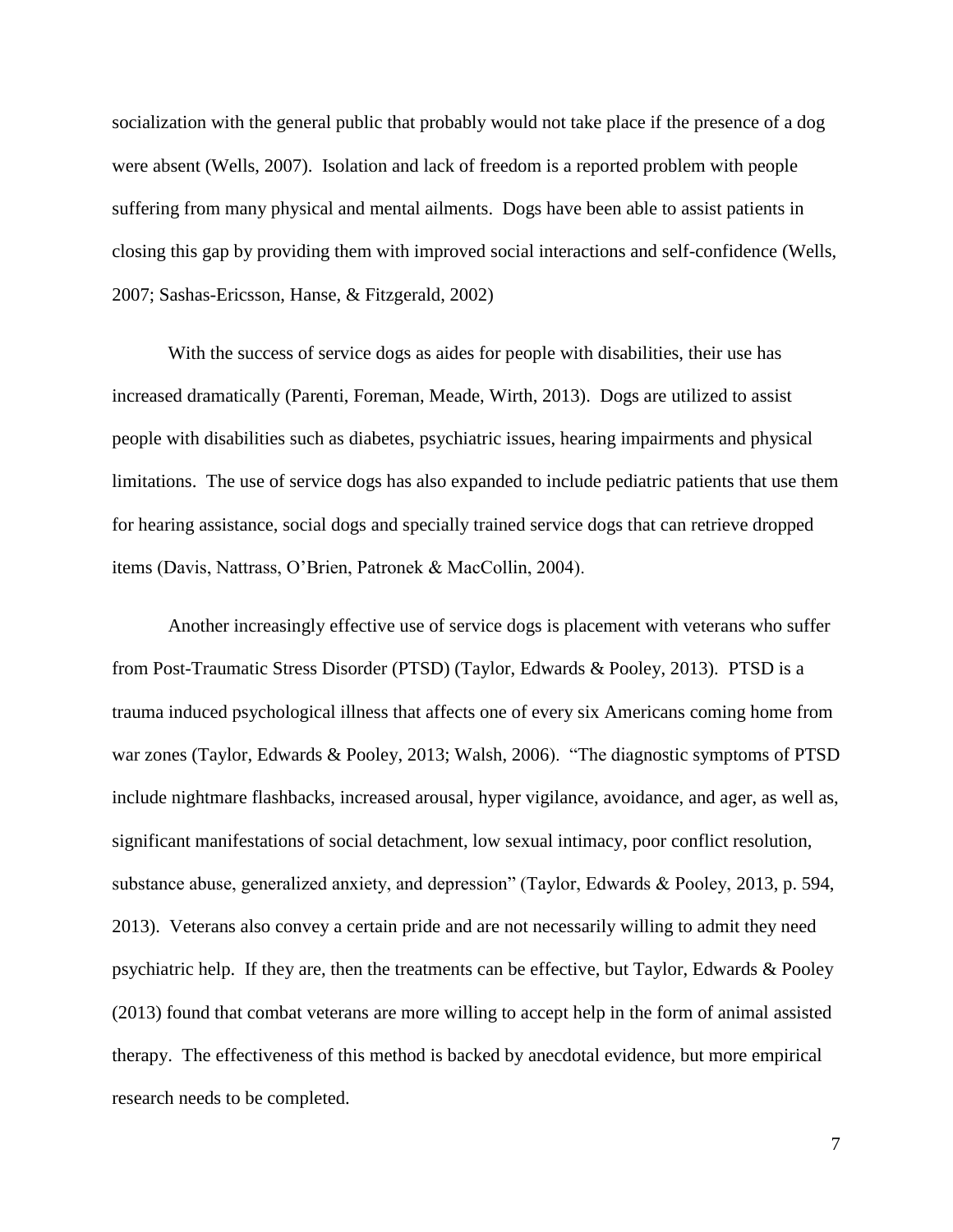## *Service dog training*

Various breeds may be used for service work and do not have any bearing on the cost of training. Generally, labrador retrievers and golden retrievers are used for service work and german shepherds are used for police and military work. Different breeds have different talents that make them genetically predisposed to perform specific tasks well. Knowing the breed and its traits can help ensure the success of a future service dog. Dogs can be selected for purposeful roles and this assists in matching the dog with its future job. Guide Dogs for the Blind Association (GDBA) use puppy behavioral tests to choose puppies from their breeding program according to desired temperaments and reactions to certain stimuli (Asher, Blythe, Craigon, England, Evans, Green, Toothill, Roberts, 2012). Using puppy tests helps to determine if the puppy is suited for guide dog work or should be eliminated from the program. This is helpful to know in avoiding costly training if a dog is not suited to work. Not all dogs come from an organizations' private breeding program. Some breeders donate dogs to service organizations and volunteers working at shelters call service organizations to alert them of potential dogs suited for service work (NEADS, 2014).

Obedience training is the first step in training a dog for any kind of job that it may be doing. Methods of training include "tug and release", "positive reinforcement" and "clicker training" or a combination of "positive and negative" reinforcements. In recent years, trainers have moved away from negative punishment and embraced positive reinforcement (Schlegl-Kofler, 2011). The positive reinforcement method uses praise and patience to train the dog (Schlegl-Kofler, 2011). Hitting a dog is never an option and will present problem behaviors later on in the dog's life such as barking, aggression, and biting (Blackwell, Twells, Seawright  $\&$ Casey, 2012; Rooey & Cowan, 2011; Arhand et al, 2010)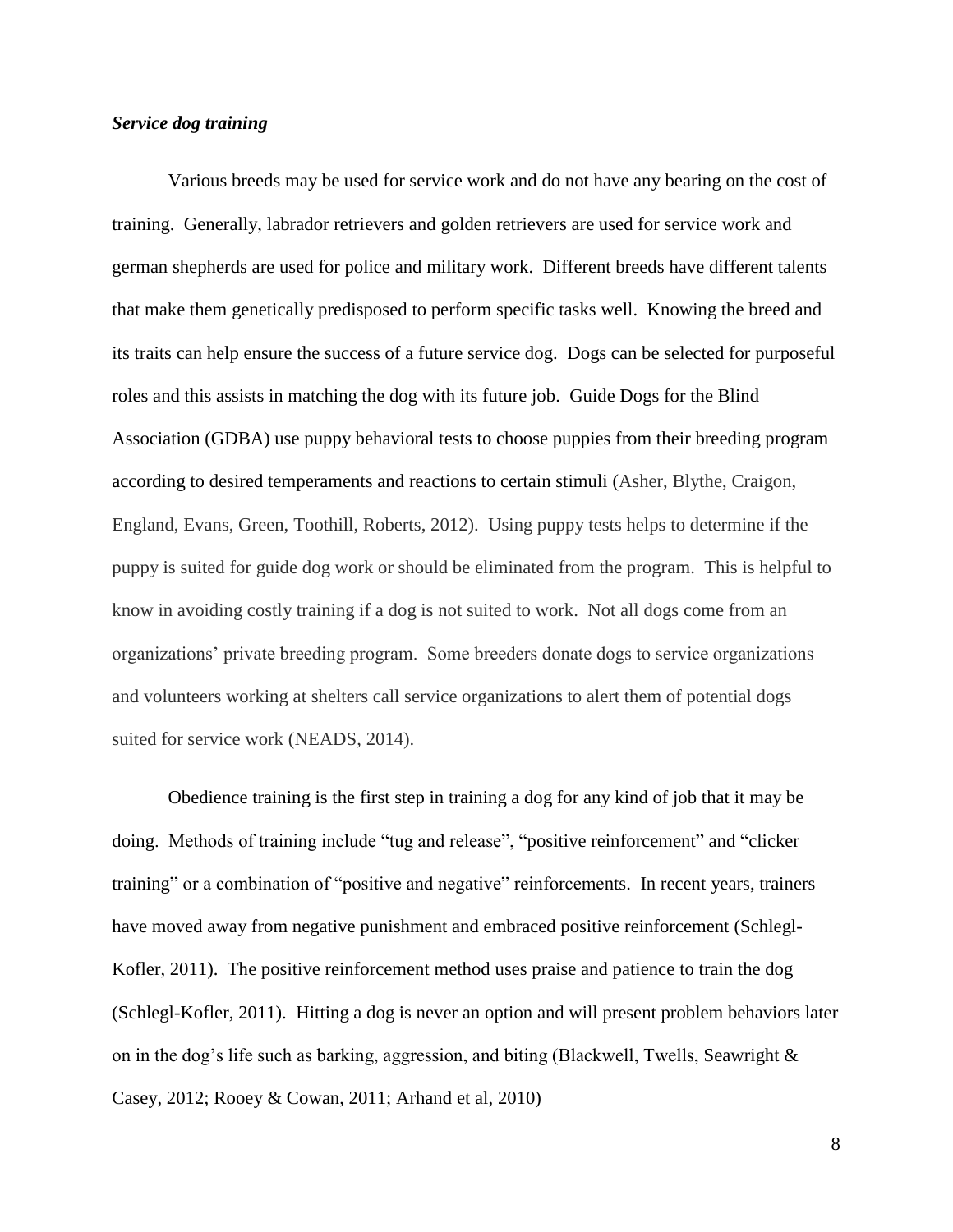## *Training dogs in prisons*

Correctional facilities across the country have starting introducing Prison Animal Programs (PAP) in their facilities and they are in forty out of fifty states (Furst, 2007). The community and inmates benefit from such programs (Furst, 2006). The superintendent of a correctional facility in Wisconsin stated that between 1997 and the time of his interview in 2003, of the 68 inmates that participated in the PAP there was a zero recidivism rate (Stimple, 2003). The inmates are able to train dogs and learn compassion for another living thing. This responsibility allows them to experience unconditional love from a dog that has no interest in the history of the inmate or what crime has been committed (Furst, 2006). Experiencing acceptance and feeling love in a cold place where none exists is therapeutic to the offender. This could be the first time in his life that he has received unconditional love and that is powerful to him. Prison officials have noticed positive changes in inmates' behaviors including decreased depression, and increased cooperation with staff and other inmates (Stimple, 2003).

Various prisons across the country have different levels of PAP in their prisons. These programs include visitation programs where animals are brought in by organizations to visit with the inmates at specific times, wildlife rehabilitation programs where inmates care for injured animals and then release them back to the wild, livestock care programs which teach care of farm animals including milking and raising calves (Furst, 2006). Inmates also have the opportunity to turn their time in prison into an educational experience and learn a trade with programs which offer certificate programs for veterinary technicians and groomers (Furst, 2006). Some towns have teamed up with inmate trainers to train unruly dogs from their shelters which increase the dogs' chance of adoption and reduce euthanasia rates (Furst, 2006). The idea of inmates training pet dogs to be adopted into families in society serves several purposes: inmates are learning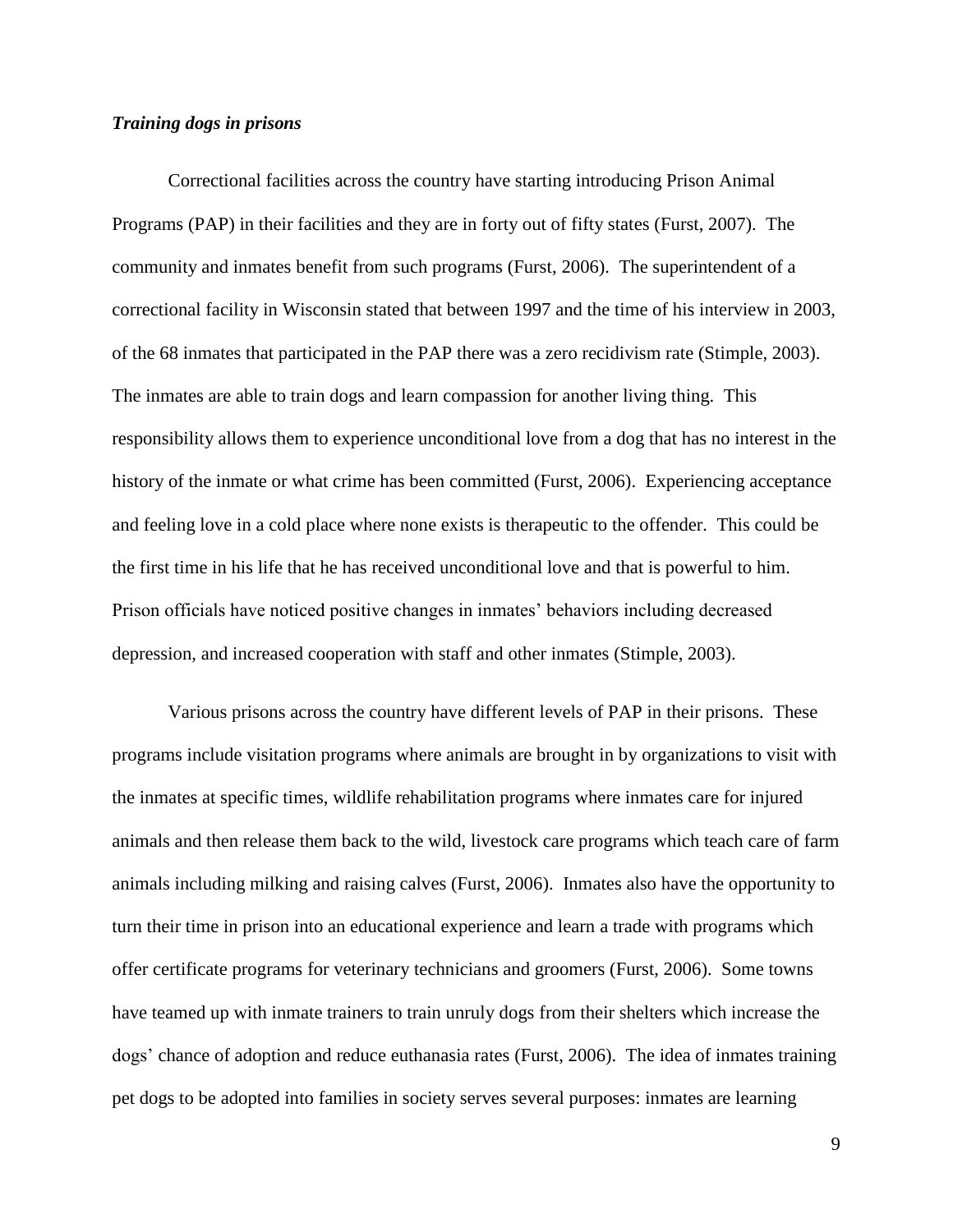valuable skills and responsibility, dogs going to homes and the prison can charge adoption fees to help alleviate the cost of the program (Furst, 2006). Service dog organizations are using inmate trainers to train dogs for over eighty commands. Inmates who participate in service dog training report that they are proud of what they are doing and proud to be giving back to the community (Turner, 2007).

National Education for Assistance Dog Services (NEADS) is an organization that partners with ten New England prisons to train service dogs. The cost of training a service dog is 10,000 to 20,000 dollars and inmate trainers can cut this cost dramatically (NEADS, 2014). Dogs trained by inmates assist in shortening the waiting time of dogs for their clients (NEADS, 2014). The dogs that leave the prison training program are trained at a faster rate than the dogs coming from fulltime puppy trainers. At about one year old the puppy is evaluated by a NEADS veterinarian and checked for health issues that would disqualify the puppy from the program. If the puppy passes, the next step in training after leaving the prison requires the dog to attend advanced training with NEADS trainers at their facility in Princeton, Ma (NEADS, 2014).

The presence of training dogs in prisons, provide a social and positive atmosphere for the offenders and staff (Furst, 2007). Inmates who train dogs for organizations such as NEADS are trained by their trainer once a week for two hours and the rest of the training is completed by the inmate (NEADS, 2014). The inmates are interviewed and screened for the program. There is a long waiting list to be considered for participation. Each inmate is required to have exemplary behavior on their prison record and offenders of certain crimes are not eligible for the program (NEADS, 2014).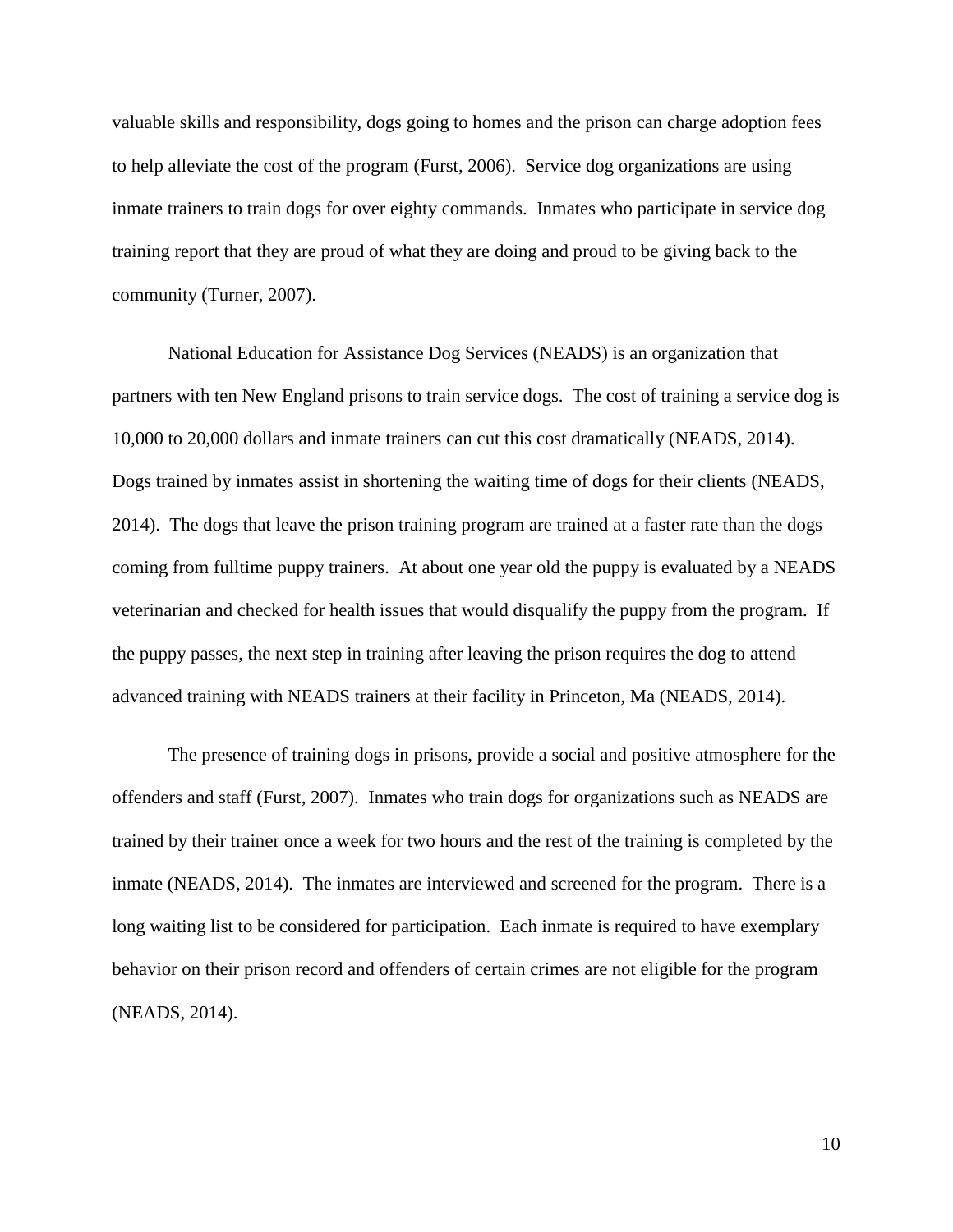Participation in the program is not necessarily focused on an outcome at first.

Motivations to join the program could consist of: time off of their sentence, the appeal of a single cell or simply the love of dogs. Britton and Button (2005) conducted a survey of male inmate trainers in the Ellsworth Correctional Facility in Kansas and found that the top three reasons for participating in their dog training program Canine Assistance Rehabilitation Education and Services (CARES) was the love of dogs, freedom of movement in the facility, and giving back to the community.

## *Human Animal Bond*

Animals have shown to improve a human's health in a variety of ways and there are numerous studies to support this claim (Walsh, 2009). Dogs have been shown to reduce a person's blood pressure, improve the immune system, aid in the recovery of chronic illness, improve mental health (Walsh, 2009; Sachs-Ericsson, Hansen, Fitzgerald, 2002) and detect early cancers (Wells, 2007). Walsh (2009) states that "More than 63% of U.S. households, and over 75% with children, currently have at least one pet (p. 464). Dogs are able to sense emotions of their human companions and connect with them in various ways (Walsh, 2009). It is because of the canines' ability to connect with their human partners and their ability to be trained, they have become widely incorporated in the use of service.

## *Socialization*

One drawback with inmate animal training programs is that the dogs are not socialized to the outside world. They are very obedient in the prison atmosphere, but they have never been exposed to a car ride, hair dryer, children or everyday household items. One way NEADS thought to solve this problem was with the implementation of weekend puppy raisers. These are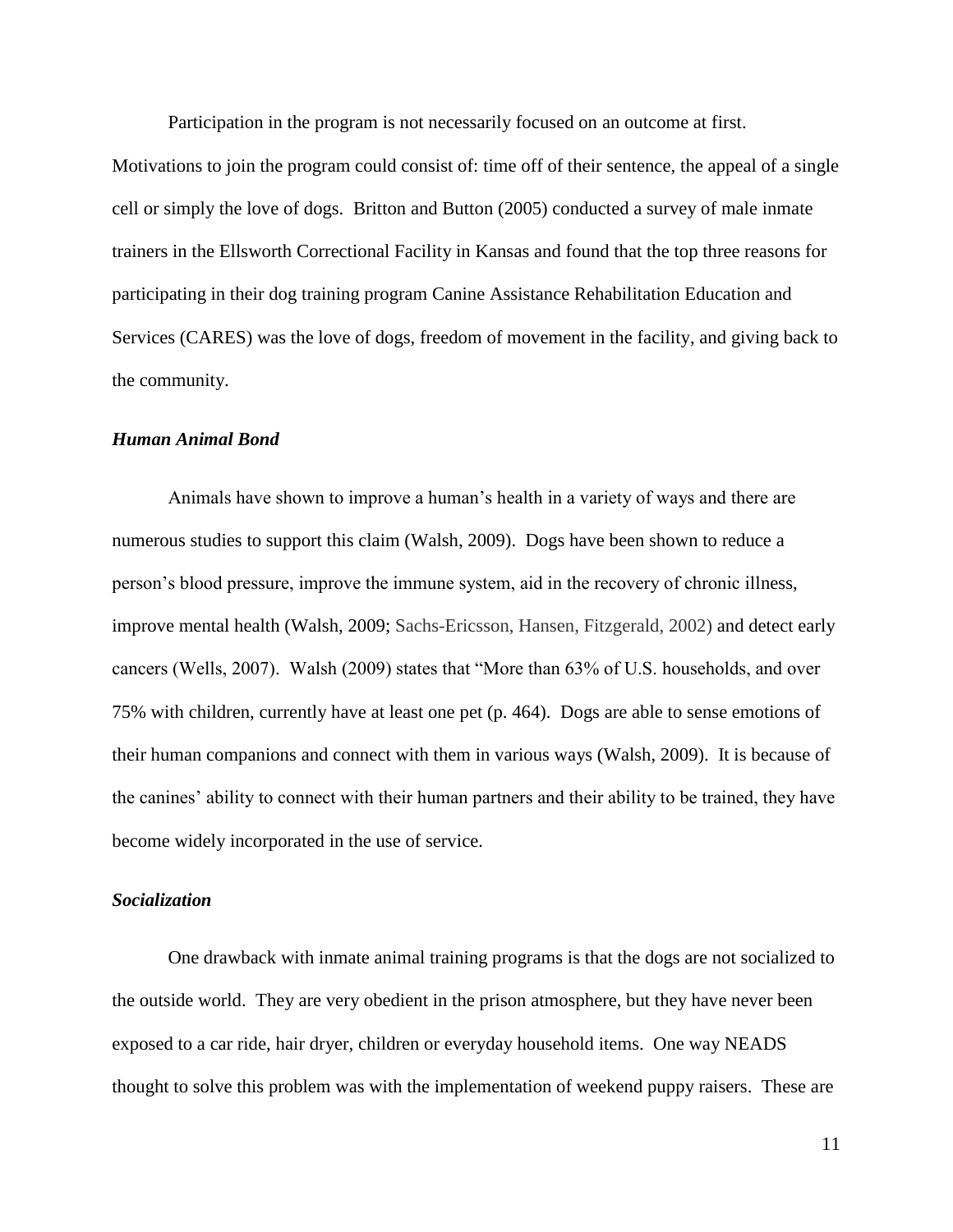individuals who volunteer to take the puppies into their homes every weekend from Friday night to Sunday afternoon. They are required to take the puppy on field trips which entail specific visits to public places. These are places that a client may ultimately go; therefore, the dog must be desensitized to the environment. The puppy raisers follow guidelines provided by NEADS trainers and complete weekly paperwork to be turned in to the inmate trainer. The weekend puppy raiser also attends training classes once a month to help them overcome any hurdles they encounter while training in public.

## *Research Questions*

The following questions guided my research and are answered in findings.

- 1. What is the relationship between the prison training programs and the weekend families?
- 2. How do the families contribute to service animal training?
- 3. Why do families choose to get involved and stay with the program?

## *Methods*

In examining why weekend puppy raisers participate in prison animal programs and their contributions to the service animal training, looking at research about dog training, prison animal training, service dogs, and human animal relationships was necessary. There is no known data available about what motivates people to volunteer in raising puppies every weekend. This study aims to provide insight into the role that weekend puppy raisers have in the program and why they participate.

I have performed nine interviews with weekend puppy raisers between the ages of 25 and 65. The interview sample included people who were single, married, retired, working full time and working part-time. The participants lived in Massachusetts and picked up their puppies at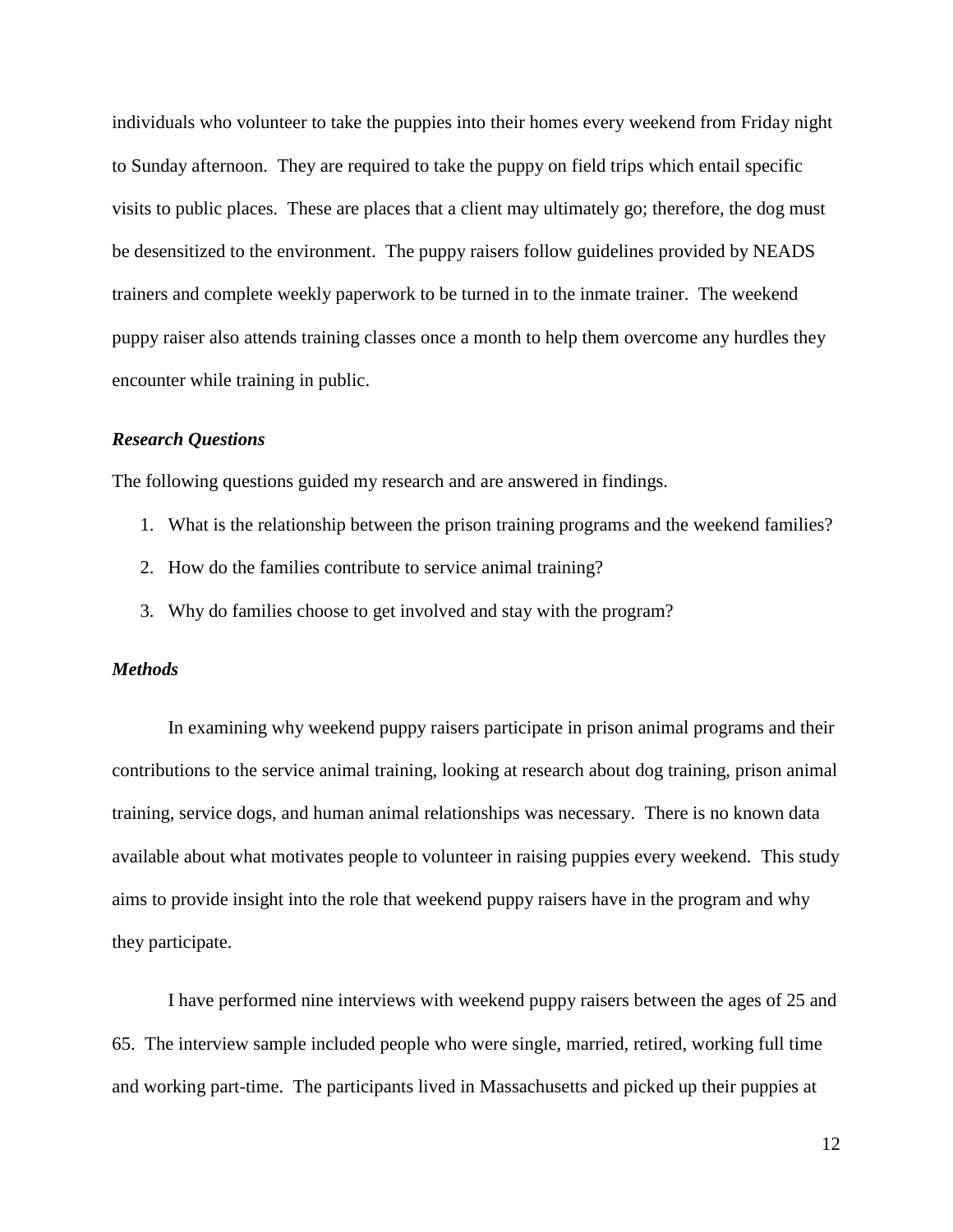minimum and maximum security correctional facilities. The varying degrees of security require different pick up procedures from the prison. Some puppy raisers knew the inmate trainers' first name and had consistent interaction with him/her while others only communicated through paper. Two of my weekend puppy raisers were Council members at NEADS and one worked at a correctional facility. Though this happened to be convenience sampling, I was able to get other perspectives of the program from these Council Members.

Participants signed a consent form approved by Bridgewater State University's Institutional Review Board. All participants' names have been changed to protect the identity of the interviewees. As the interviews proceeded, the questions were readjusted to account for data that had not been previously thought of and each interview after that included additional questions. All of the interview responses were transcribed within twenty-four hours of completing the interview. They were printed out and coded by hand, looking for recurring themes throughout.

The qualitative interviews were designed with questions to elicit information about how they became involved in the organization, how many dogs have they taken through the program, and what their interaction is with the inmate trainer. I also asked about their perceptions about the importance of the puppy to the inmate, and what the graduation ceremony is like. Finally, I was interested in what keeps them motivated to train a puppy until NEADS trainers determine that the dog is ready to move on to advanced training and then say good-bye to the puppy only to start the process all over again.

All puppy raisers were contacted through the NEADS organization with the exception of one which was a referral from a friend. All respondents were eager to share their stories. Some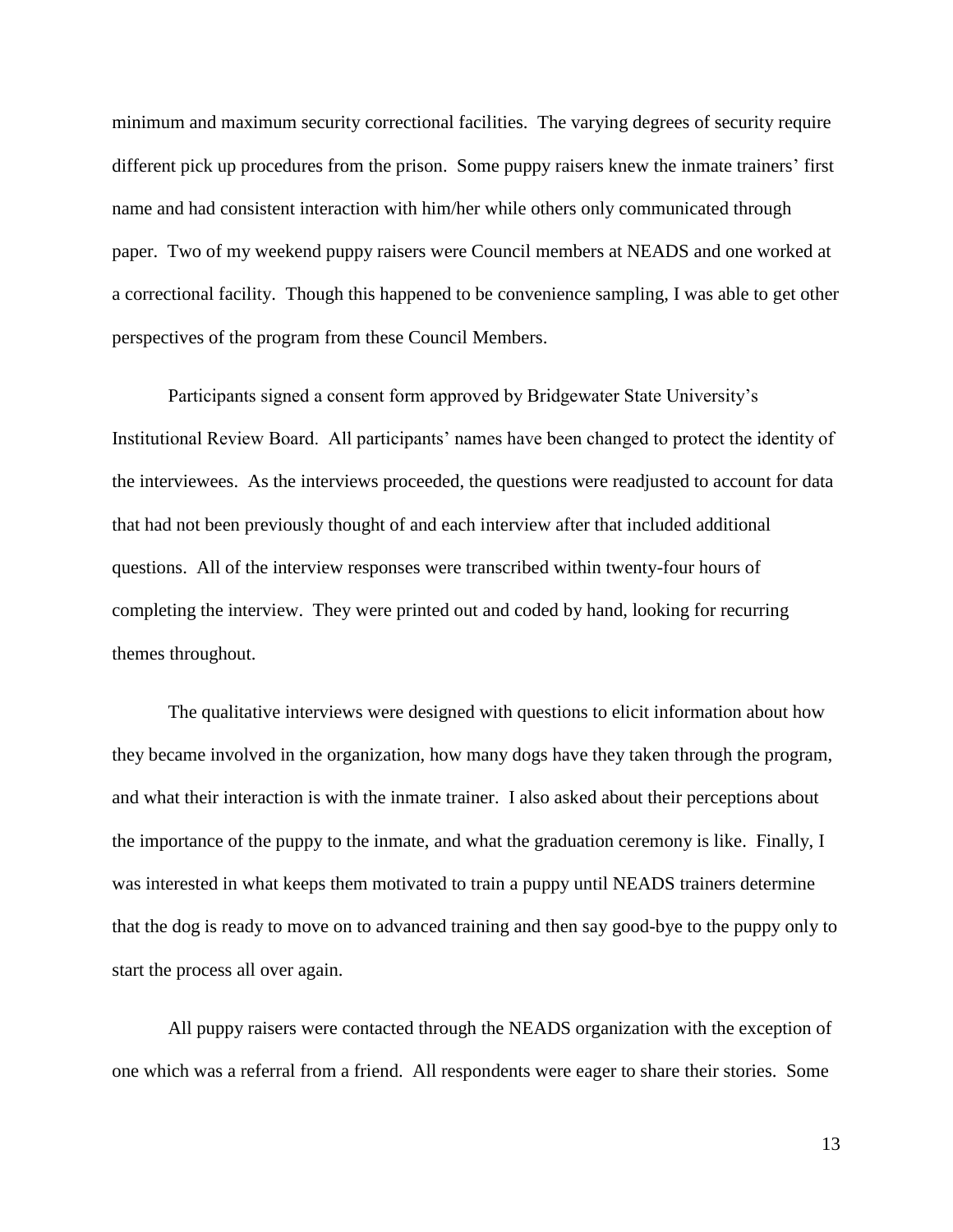were teary-eyed when they spoke of their successes. The interviews lasted roughly one hour to an hour and a half and we met in public places that were mutually agreeable to both parties. Some interviews were conducted over the phone due to distance and time constraints. Participants signed a consent form approved by Bridgewater State University's Institutional Review Board. All participants' names have been changed to protect the identity of the interviewees. As the interviews proceeded, the questions were readjusted to account for data that had not been previously thought of and each interview after that included additional questions. All of the interview responses were transcribed within twenty-four hours of completing the interview. They were printed out and coded by hand, looking for recurring themes throughout.

#### *Overview of NEADS Organization*

Since NEADS is an organization that places service dogs with combat veterans, people with physical disabilities and psychological disabilities, research was needed to determine why these dogs are important to the functionality of their world. Some interviewees have strong ties to the military and doing anything to help a veteran is well worth their time. NEADS does not guarantee the puppy raiser that their puppy will be placed with a veteran, but that does not stop the puppy raisers from continuing to volunteer. Interviews revealed that the weekend puppy raiser strongly supports the organization and the work that it does.

NEADS explains the values of their organization as:

Integrity: We are an honorable organization that embraces integrity in all that we do. This is manifested through our commitments to honesty, trust, sincerity and transparency.

Passion: We are passionate about the welfare of our dogs and the independence that they provide to those they assist.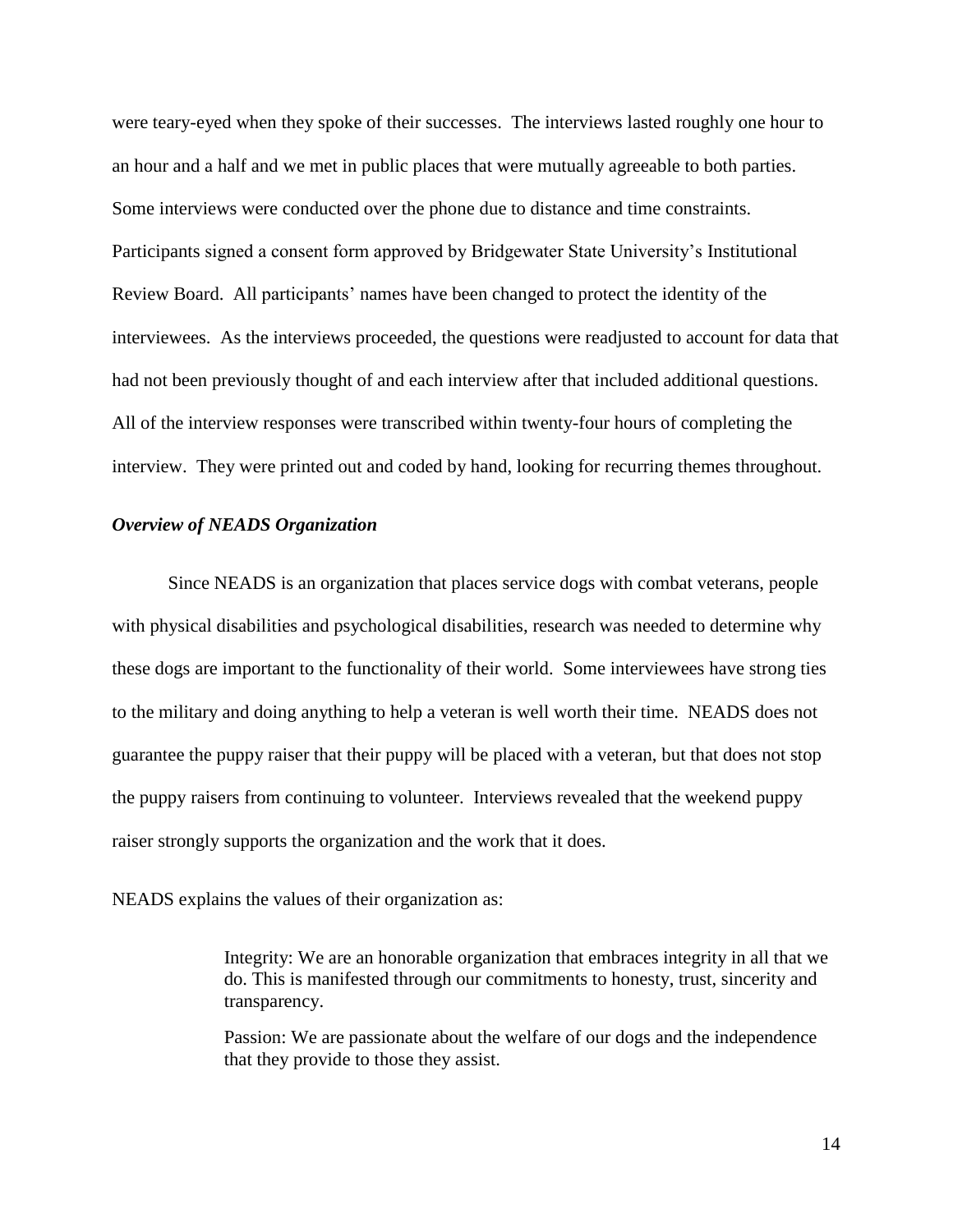Collaboration: We recognize that collaboration plays a vital role in the successful fulfillment of our mission. We depend upon and appreciate the supportive individuals and organizations who work with us in the spirit of teamwork and partnership.

Thoughtfulness: We care about our clients' wellbeing, and strive to provide the level of support that each person needs by being thoughtful in our service. -

The client is asked to raise \$10,000 for the acquisition of their service dog and NEADS helps them fundraise to achieve this goal (NEADS, 2014). NEADS also expresses a loyalty to the community and it is demonstrated through the generous donation of service dogs to Veterans and Boston Marathon survival victims at no charge (NEADS, 2014). NEADS covers the cost of this donation.

In an article written by Foreman and Crosson (2012), they explain the lengths that NEADS has undergone to meet the needs of U.S. veterans. They conducted interviews at Walter Reed Army Medical Center to look for ways that NEADS service dogs could assist them. What they found was that veterans often fell and needed help getting up. They also suffered from fear of closed spaces or episodes of trauma while out in public that related to their PTSD. They also needed aid while getting used to their prosthesis as many have come home from the war as amputees. The veterans were embarrassed by these problems and would not want to leave their homes, in essence becoming prisoners of their disabilities. NEADS has sought to train service dogs specifically to aid with mobility issues. They designed a special harness that would fit on the service dog and on the veteran. At the time this was implemented in 2006 and 2007, all of the veterans are now able to walk by 2012 without the special harness and can balance on their own.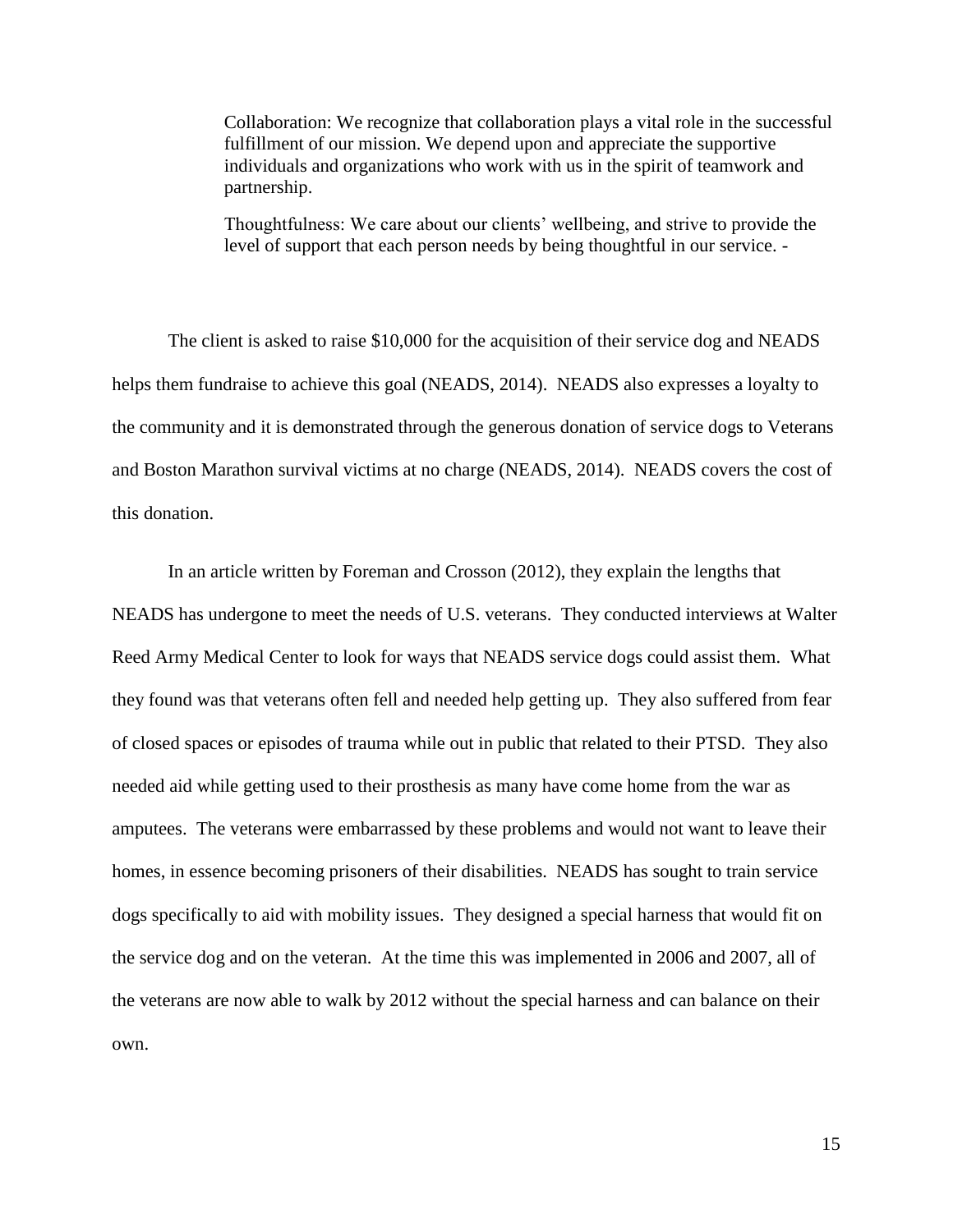The veterans also utilize their service dogs for retrieval and opening doors. The dogs are able to open the refrigerator and bring the veteran a bottle of water or pick up dropped items from the floor. When someone is wheelchair bound, what seems like small acts gives back freedom and independence. Restoring freedom to veterans is what NEADS strives to do.

## *Requirements of weekend puppy raisers*

Weekend puppy raisers come into the prison and receive the dog from the inmate trainer. NEADS has strict rules about the puppy raiser and inmate interaction. The inmate handler and weekend puppy raiser are on a first name basis only and are prohibited from sharing any personal information (NEADS, 2013). The weekend report that the puppy raiser turns in should list generic locations on the paperwork to assist in concealing the location that the puppy raiser is from (NEADS, 2013). For example, instead of Shaw's in Plymouth, a grocery store would be listed. Inmates should know nothing personal about the puppy raiser and the puppy raiser is prohibited from asking any questions about their incarceration (NEADS, 2013).

Weekend puppy raisers are asked to make a 12-18 month commitment in the training of their puppy (NEADS, 2013; NEADS, 2014). They are asked to raise the puppy three out of four weekends per month (NEADS, 2014; NEADS, 2013). They will work with the puppy from puppyhood, through adolescence and then adulthood. The puppy requires different levels of care and exercise through each stage. In the beginning months, for example, the puppy will need frequent trips for elimination and require more frequent naps for resting. Puppy raisers have reported that they plan their weekend errands according to the needs of the puppy and as the puppy changes and grows, they adjust their errands to include field trips that accommodate the puppy training. NEADS trainers are there to help with any questions or concerns that the new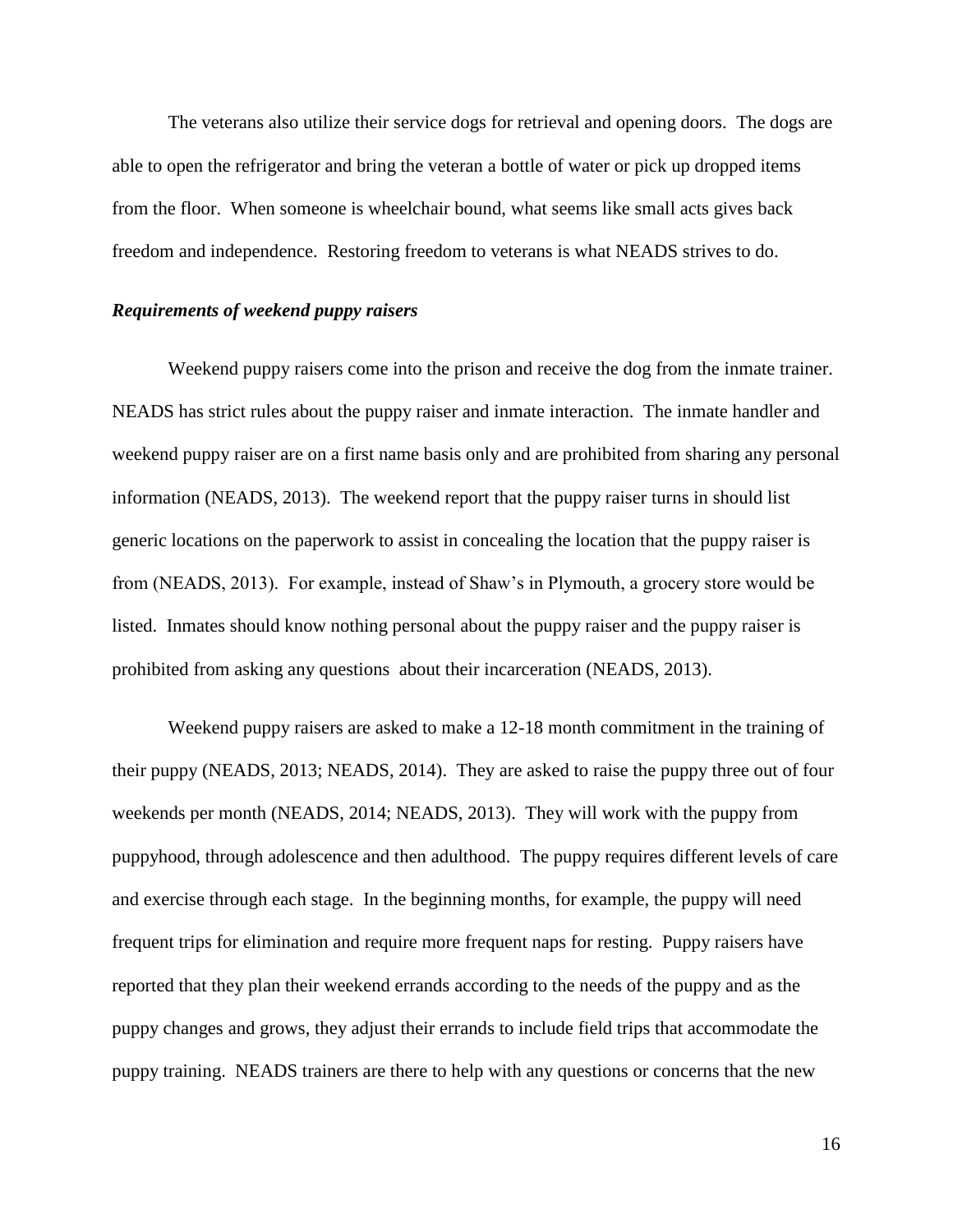weekend puppy raiser may have. They have recently started a mentor program where a long term puppy person is the contact person for the new weekend puppy raiser. This has proven to be successful in helping new volunteers navigate the pickup process at their facility and get their new puppy settled for the first time.

Weekend puppy raisers follow a specific set of guidelines for socialization of the puppy. This ensures that the puppy has positive experiences as they explore the world around them. Promoting a positive environment is absolutely essential to their success. It is much easier to introduce a puppy to a new situation slowly than to break a puppy of fear and nervousness after having a bad experience. Some puppies can never come back from bad social experiences and that is enough to flunk them out of the training program. Service dogs have to be solid in their behaviors in any situation. A person with a disability cannot worry about controlling their dog in an unsettling situation. In some cases, the service dog is the one controlling unsettling situations for the client, such as Veterans with PTSD.

Weekend puppy raisers follow levels of training provided for them by the NEADS organization. The levels range from one through ten and they vary in degrees of difficulty. For example, the first weekend a puppy comes to a new home of the weekend puppy raiser, field trips are prohibited. The puppy is getting acclimated to their new environment and surroundings. The puppy must establish a level of comfort and bond with the new handler. This is important because the puppy has transitioned though many changes since it has left its mother. The puppy is taken from its mother no earlier than eight weeks old. Then is transported to the puppy house to undergo observations and waits to be matched with an inmate trainer and weekend puppy raiser. If a puppy is showing high levels of energy, it is important to match the puppy with an experienced inmate handler who knows how to handle the training in a proper manner. The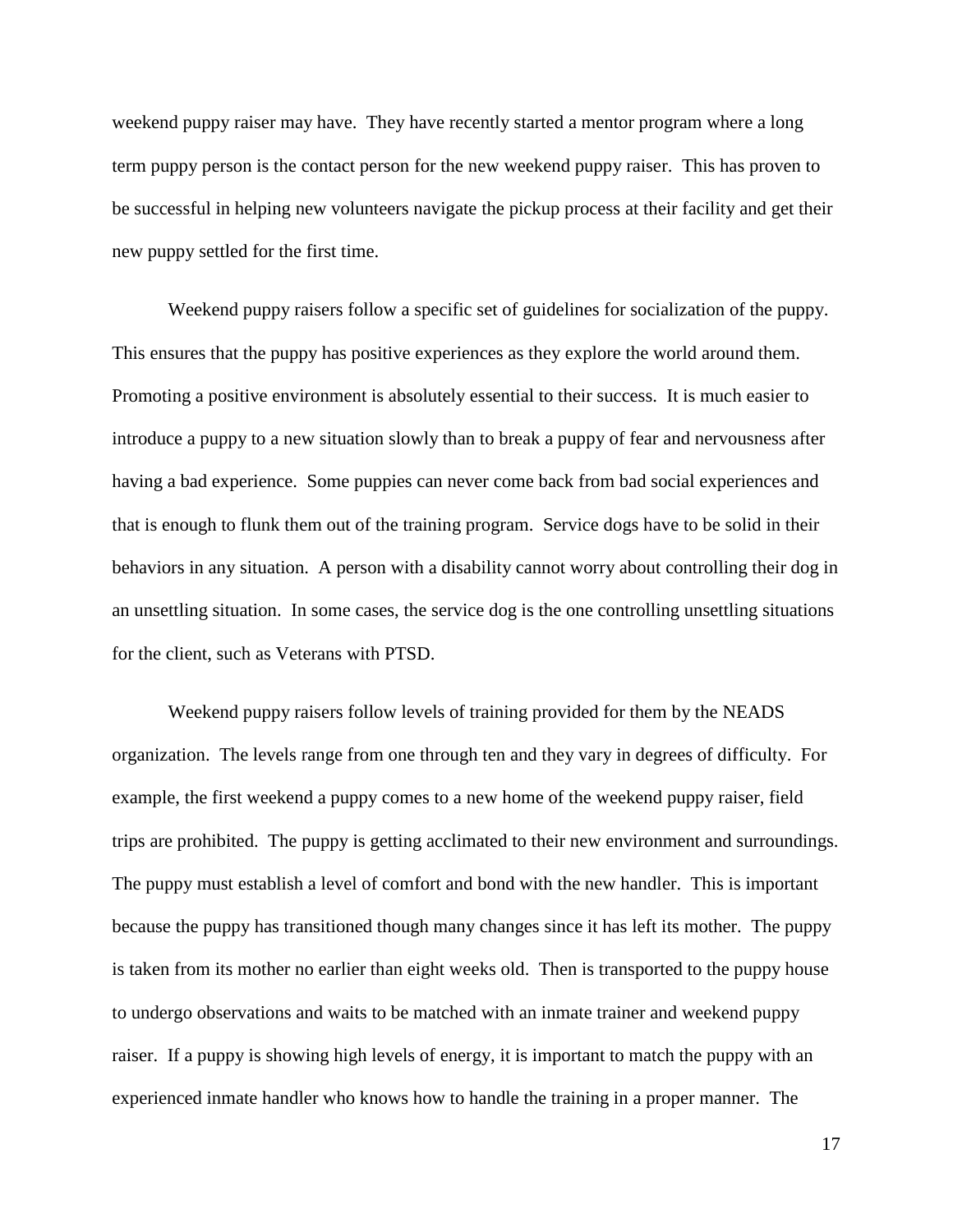same theory is applied to a weekend puppy raiser. High energy puppies should be matched with high energy raisers who do a lot of outdoor activities. Ensuring that the matching process is followed leads to a high level of success in the training.

Weekend puppy raisers are asked to have access to email to stay in constant communication with the NEADS staff. They are asked to email the puppy raiser coordinator and the prison liaison by Wednesday of each week to notify them if they are taking the puppy out that weekend or not. The majority of the interviewees do not take a weekend off per month. Some feel that the inmate needs that break while others are dedicated to the success of socializing the puppy. Puppies are allowed out of the prison from Friday night to Sunday night and each specific prison will give the weekend puppy raisers times for pick up that do not conflict with head counts or work release programs.

The field trips are the heart of success for the puppy and its service career. The levels are determined by NEADS trainers and assessments are performed routinely to determine when the puppy can advance to the next level. Field trips include any possible place that their client may go. For example, grocery stores, shopping centers, work, sporting events, schools, libraries, restaurant, airplanes or airports. This socialization process is taken on slowly because puppies themselves progress through stages where they are fearless and then fearful and for each puppy it happens at a different age. The end result in the socialization process is that the dog must be comfortable with any situation that the client places them in and client must feel confident that the dog will react with appropriate behavior.

The volunteers are also taught how to engage with the general public. In some situations there are business owners who are not informed of the laws regarding service dogs and service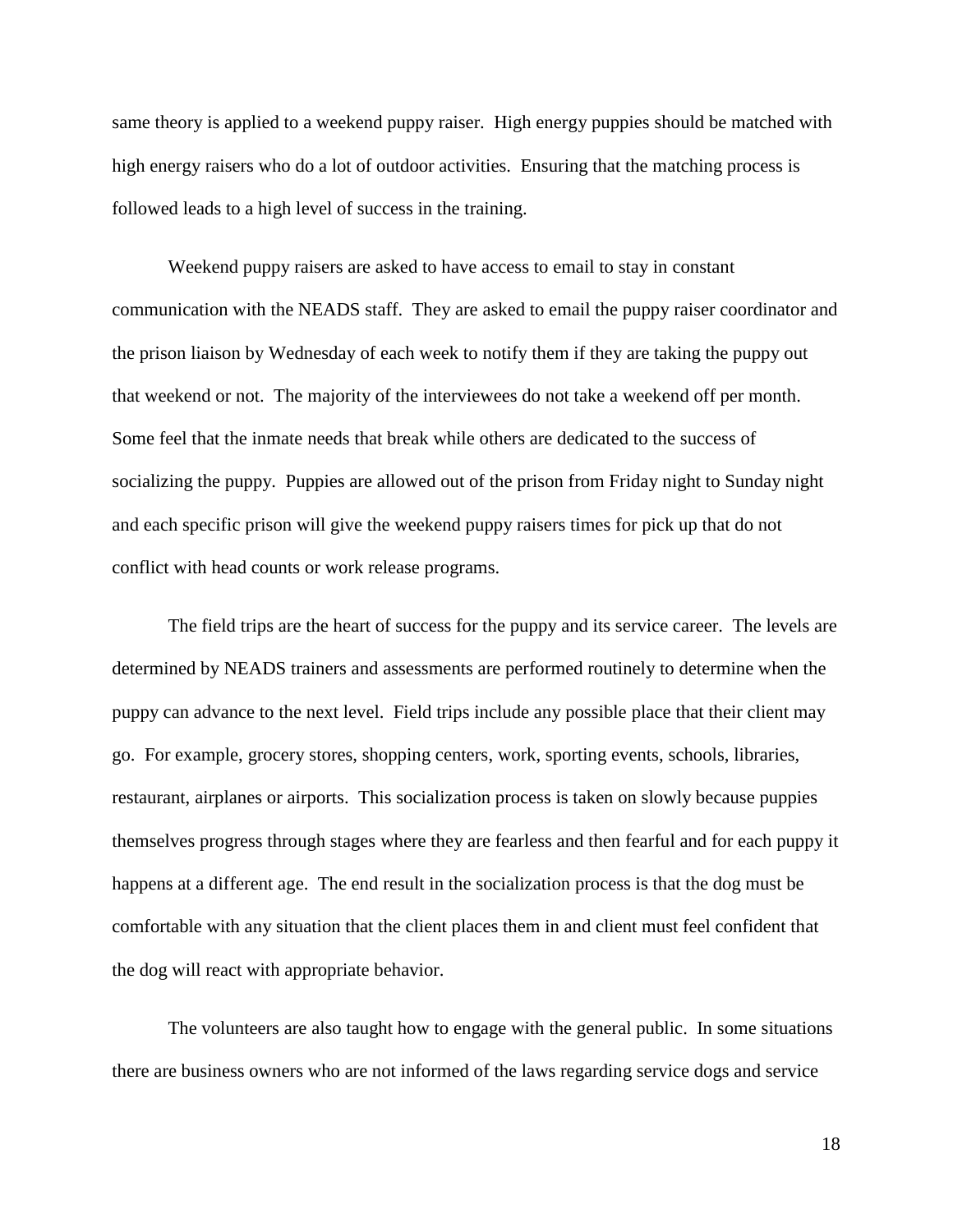dogs in training and it is up to the weekend puppy raiser to try to educate them. In the state of Massachusetts, service dogs and service dogs in training are allowed in any public space. Owners do not have the right to refuse entry and through the interviews, weekend puppy raisers have explained that they leave any business that asks them to leave without making any scenes because they do not want to tarnish the NEADS name in any way. They are instructed to call the NEADS office which will then send out a letter explaining the laws surrounding service dogs, the NEADS mission and hope that the business will be more welcoming in the future.

#### *Findings and Discussion*

A motivating factor in my study was my interest in why individuals and families would follow all the necessary rules and put all the work into being a weekend puppy raiser. I wanted to know "why do people volunteer?" My interviewees were people whom had been volunteering most of their lives in one capacity or another whether it was through school activities with their children or activities that they had close connections to through their everyday lives. All of the individuals expressed enjoyment when discussing their volunteer work. They also projected the feelings of pride they felt while describing the work that they were doing. They wanted to educate me on the importance of the organization and their strong beliefs in the mission of the organization. In particular three themes arose among the interviews; belief in the NEADS mission, loyalty to members of the community needing assistance and dog responsibility.

#### *Belief in the NEADS mission*

The passion and dedication toward the NEADS mission is one thing that shines though in the interviews with the weekend puppy raisers. They all are part of the organization's ability to provide service dogs to people with disabilities. They are proud that their organization is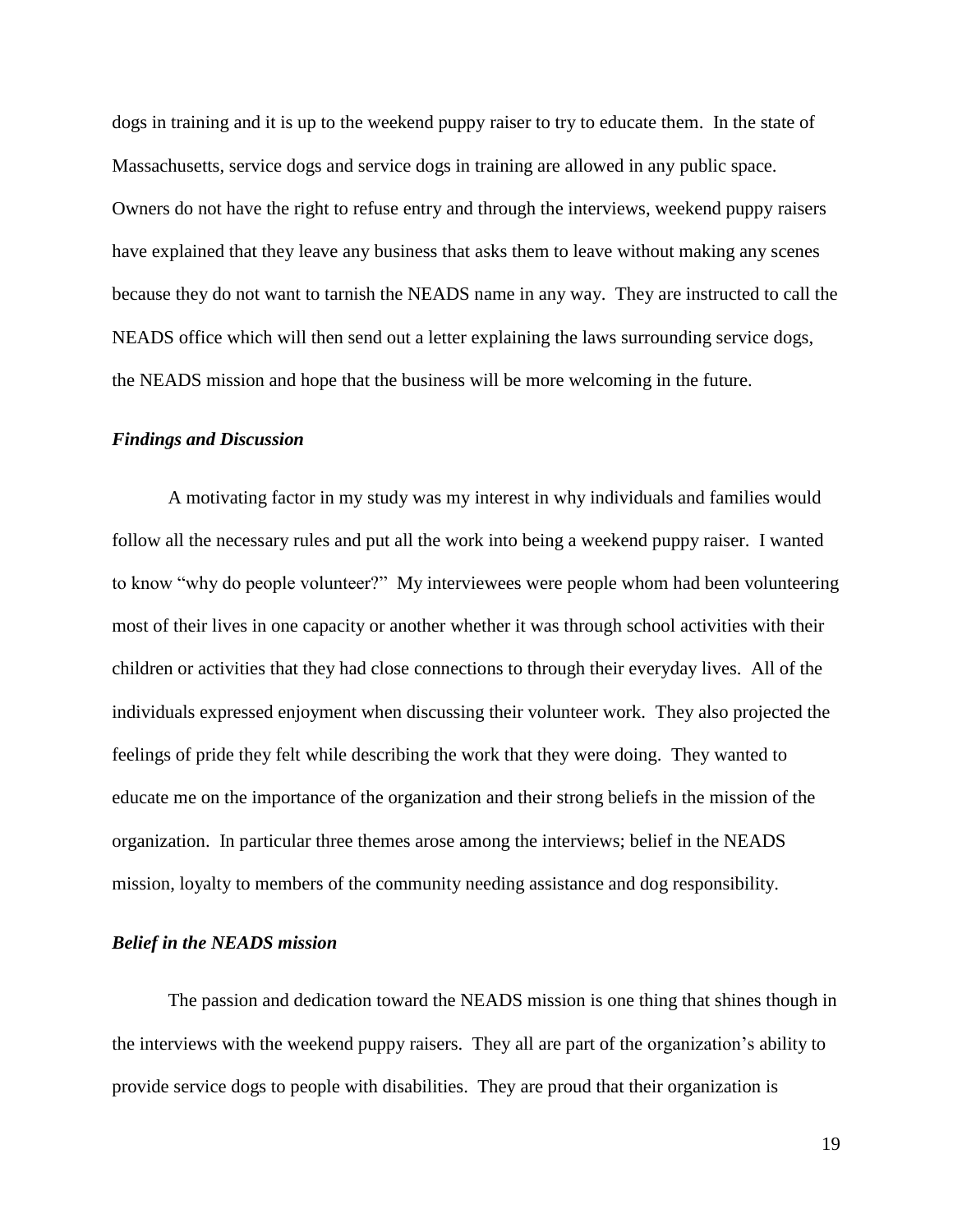thoughtful about its clients and meeting the needs of the client. They also said that educating the public was a huge part of what they do. Field trips are an opportunity to spread the word of the NEADS mission.

When out in public on field trips with their puppies, weekend puppy raisers spoke about

educating the public about NEADS. Linda said this about the general public:

I enjoy educating the public on what the NEADS program is all about and the good that they do for people. I see myself as an ambassador for the program and feel that if you don't want to talk to the public, then you shouldn't be involved with the program. I carry NEADS cards to pass out to spread the word of what they do.

Don is also passionate about the NEADS mission and wants to educate the public so

people with disabilities will not have bad experiences taking their service dog into public places.

Don said this:

My motivator to volunteer is that I believe in the mission of NEADS. I feel that people should volunteer when they can and volunteerism is a spirit that is in someone's heart. I like to educate the public when I'm on field trips and if I have a bad experience with a business owner I want to educate them. What if I were an actual person with a disability? I don't ever want someone to be refused entry somewhere because of someone else's lack of knowledge. I once had a business owner tell me that his customers might have allergies so the dog could not come in and I told him that an amputee that needs a service dog trumps allergies.

The interviewees all said that sometimes their interactions with the public can be a little long and that there is never a "quick" trip to the drug store or supermarket. Abby said this about her experiences with the public:

> When I go on field trips in public, I'm always approached. People ask questions about service dogs and their training. I like to tell them about the NEADS program and everything we do. Some people overstay their welcome and tell me about every dog they have ever owned and then show me pictures on their cell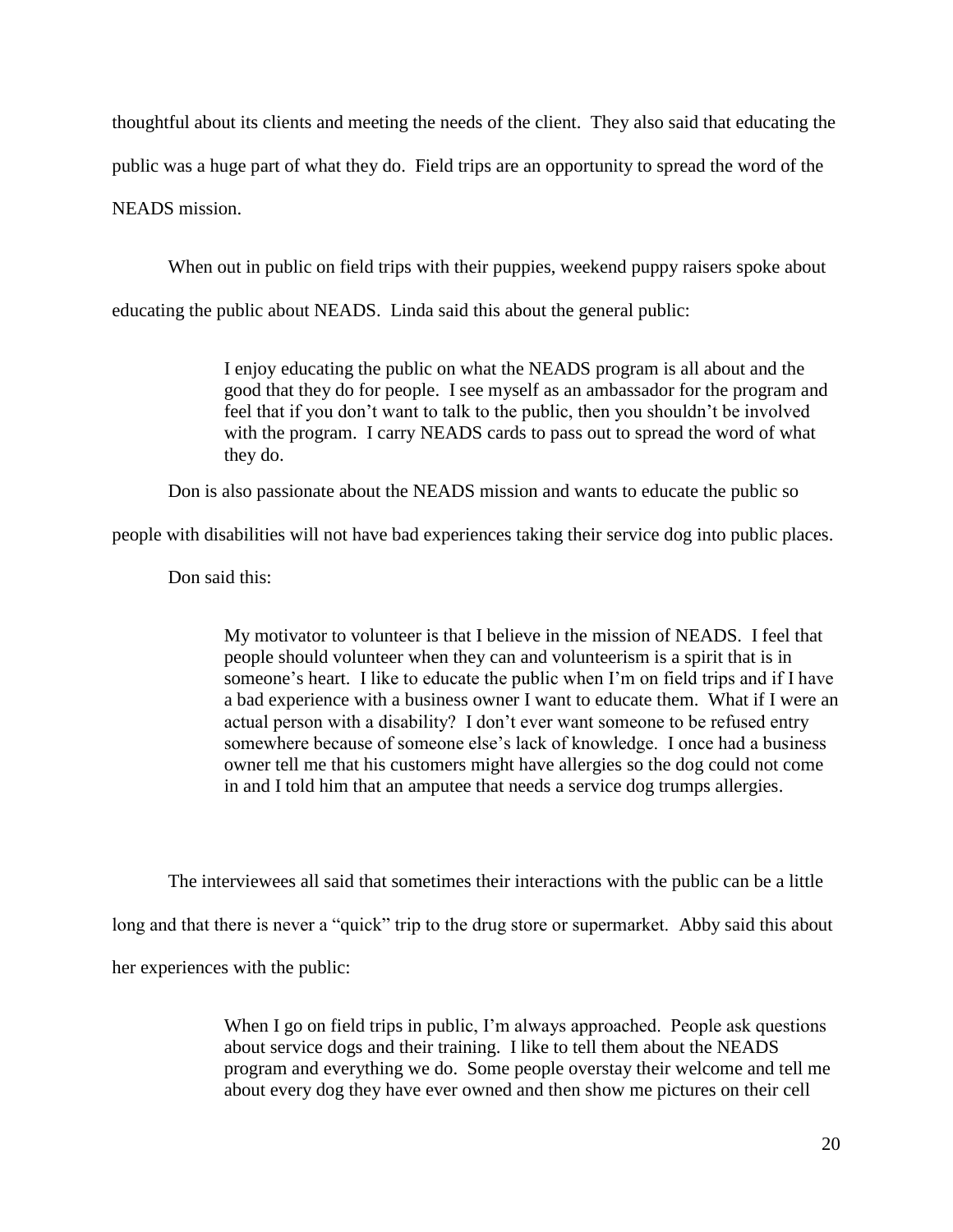phones. It comes with the territory but most of my field trips are rewarding and satisfying.

Rose said that most of her experiences have been positive but laughed about one in

particular while telling me:

I once went on a field trip to a restaurant and my puppy was pretty big and looked more like a dog than a puppy. The waitress gave me a large print menu because she thought I had a disability. When I told her about my job as a socializer, we both had a good laugh and I was glad that I was able to educate her about our purpose.

Tracee had this to say when asked why she volunteers at NEADS:

I can't really explain it. The more involved you get, the more you want to do. These are the nicest people that I have ever met. There is so much negativity in the world that when I am working for NEADS at a fundraising event or training, I get this warm fuzzy feeling inside and that I just want more and more of it. I am proud to be working for NEADS and believe in their mission. NEADS improves the quality of life for people and the dogs are doing something that they love.

Tracee has trained six dogs through the program and says that each one that comes through changes her life and this explains why she wants to participate. She goes on to state that dog people are a special "breed" of people and they look at each dog with the ability to recognize each different personality and that each dog has different inherent talents that repeatedly show how important they could become in someone's life. She has experienced this recognition of talent through training. To know that the dogs move on and give this talent to someone in need strengthens the desire to continue weekend puppy raising opportunities.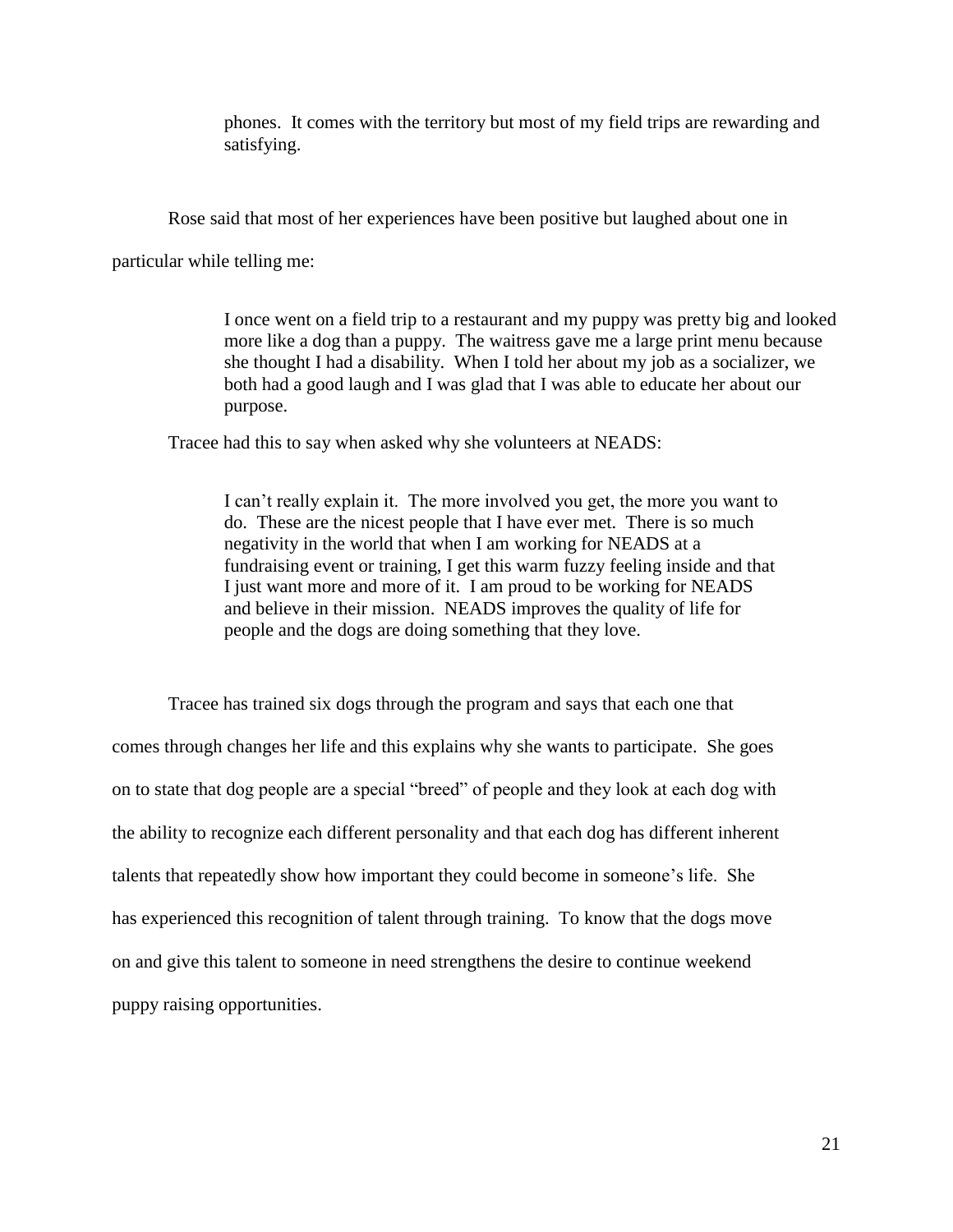Tracee is also asked to participate in fundraisers and events on weekends. This outreach to the public aids in raising public awareness about the NEADS organization and solicitation of new donors. Her dedication to the organization is so obvious and her talent in educating the public about its mission is heartfelt. Weekend puppy raisers are committed to what they do and it is obvious when speaking to them.

## *Loyalty to members of the community needing assistance*

Another common thread in the interview was the bond that they felt with the potential clients that they have not even met yet. The puppy raisers are compassionate for those who suffer from impairments and are willing to work toward the goal of training a service dog that can help them. Two of my interviewees had strong military ties and the loyalty they felt to the Veterans was powerful. One mother expressed undying loyalty because two of her sons are in the military. This is what Charlene said,

> I am the mother of two sons in the military. One is deployed and the other in the states. I am a member of Blue Star Mothers and they had a speaker from NEADS come to a meeting and talk to us. When I heard about this project I knew it was for me. I have such respect for our Veterans that I have to be involved with a program that could potentially help a Veteran. I am not guaranteed that the puppy I am raising will go to a Vet, but the potential is there and that is good enough for me.

Charlene expresses such devotion in her statement. The potential for a service dog to be matched with a veteran, not guaranteed, is enough for her to want to volunteer. She spoke highly of veterans and how she feels a sense of obligation to support them. She also spoke of how she would frequently spot a veteran out in public in his/her uniform and if they were in line to buy a coffee or lunch, she would rush to the front of the line to pay for their order and thank them for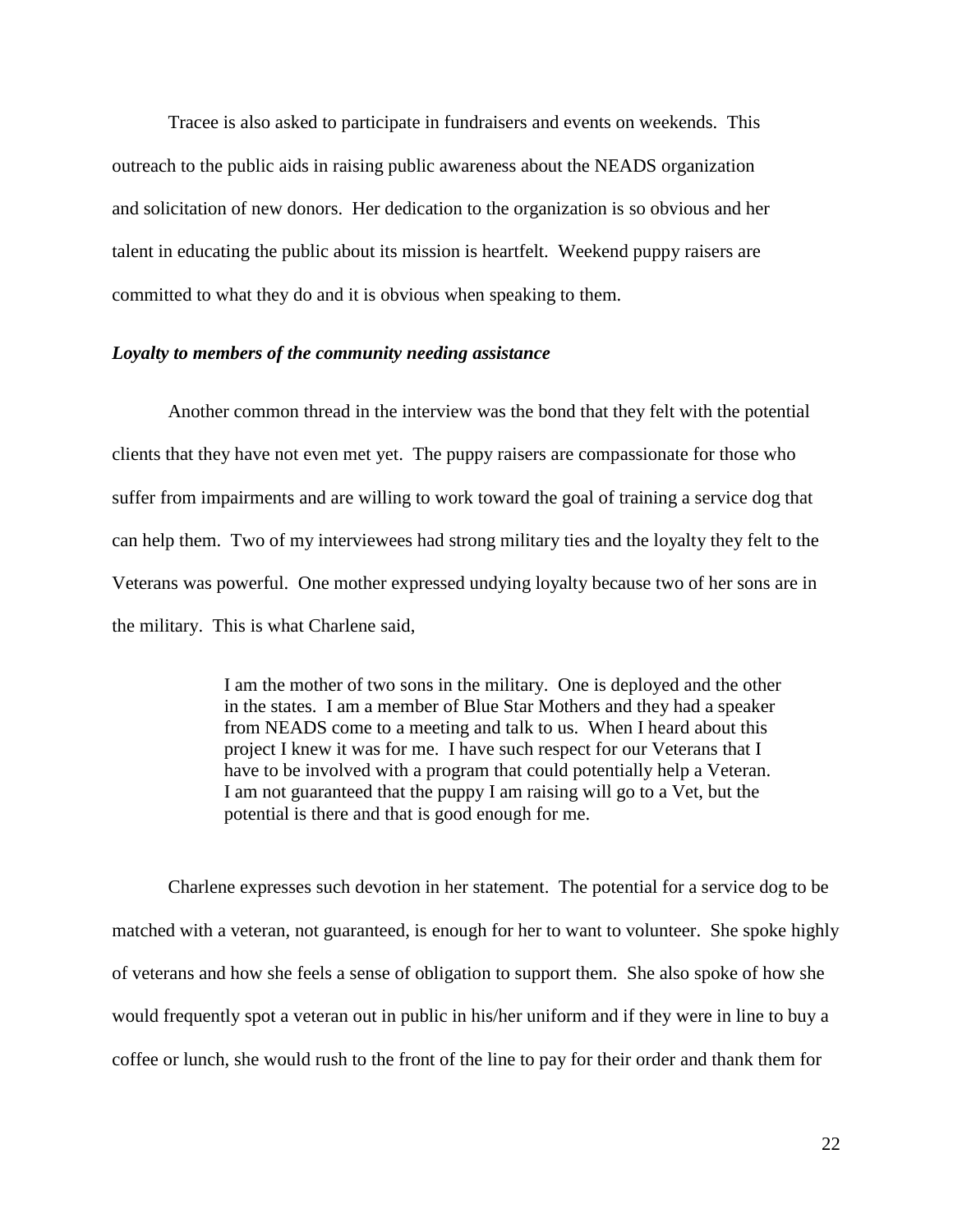their service to our country. Her strong patriotic feelings keep her motivated to participate in the NEADS program.

The other interviewee, Linda, is a veteran herself from the Marines and she said,

My husband is not a dog lover, but I am and he supports what I do. Participation in this program allows me to get my puppy fix and do something good for veterans. I am a veteran myself and to be able to give a vet their freedom back from PTSD is something that I have to be involved in. I can never say no when asked to do something for NEADS. I just can't. I believe so strongly in what they do, I have to support them.

Linda's military service and experience speaks to the brotherhood and sisterhood

that is shared amongst veterans and active military personnel.

Don, a veteran, said this about another veteran:

I was once at a graduation when a veteran thanked NEADS for his service dog. He said that before he got his dog, he once had a .45 caliber gun in his mouth ready to pull the trigger. Since he got his dog, he no longer wanted to commit suicide.

Both Linda and Don spoke about sacrifices in their interviews and conveyed the message that each person in the military knows what they have given up to be a service member and the losses that they have experienced which many people will never know about. Other sacrifices are more obvious when veterans identify themselves and then you see the wheel chair or the missing limb.

Another way that interviewees showed concern for members of the community was their discussion of the relationship they had with the inmate trainer. Inmate's privacy and respect for their work was shown by the interviewees with admiration.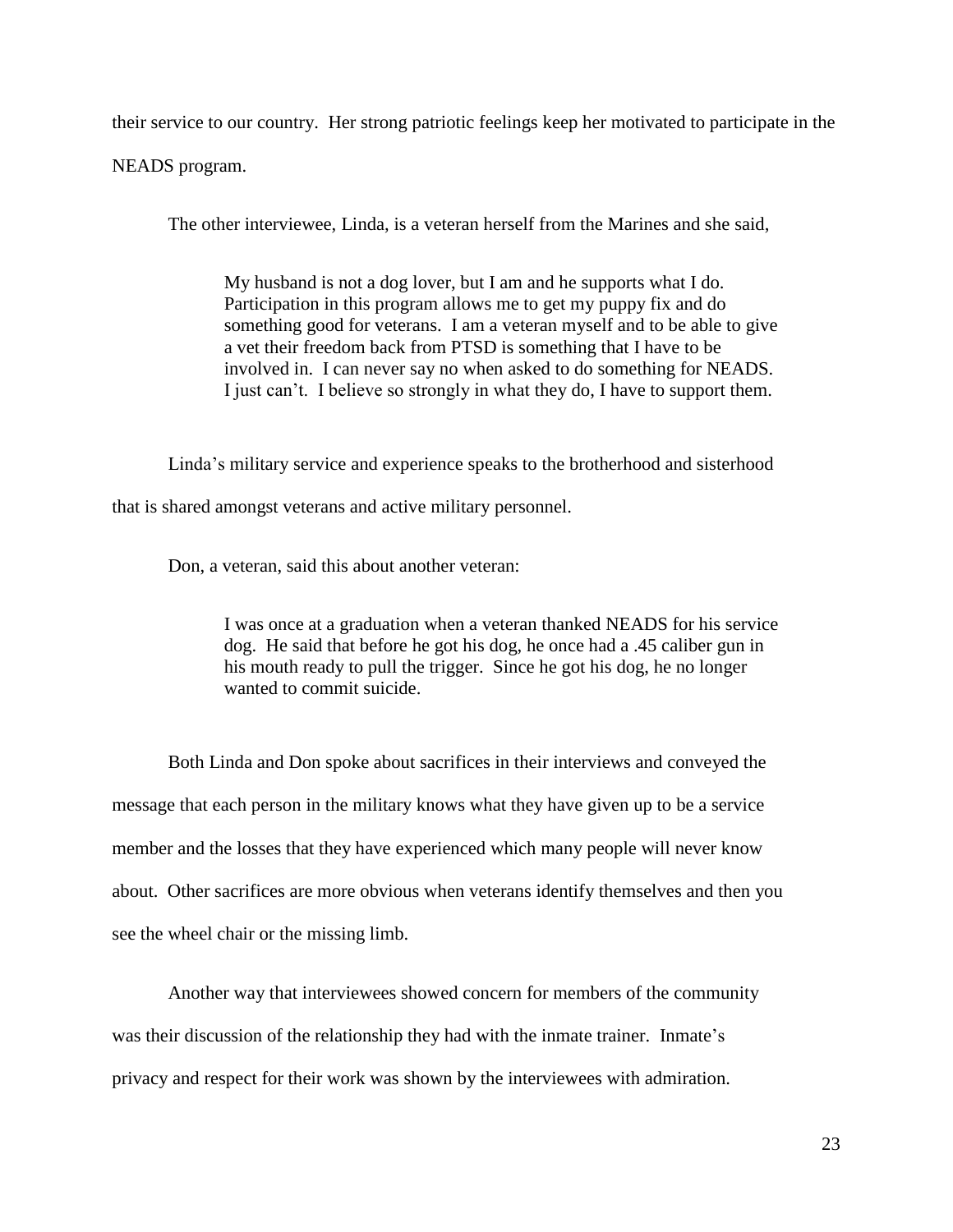Volunteering to help inmates in their participation in the NEADS program was not a

specific reason why weekend puppy raisers volunteered.

Don had this to say about the inmate trainers that she has worked with in the past:

Inmate trainers are wonderful. They do all the tedious training that I don't want to do. I can tell that they care about their puppy and the work they are doing. They are very proud when they tell me about the homework they were assigned by the NEADS trainer or new accomplishments they have made with the puppy. Once I had to pick up a puppy from a prison that was finished with his training and take him to the NEADS campus. It was awful to watch the inmate trainer try not to cry and say goodbye to the puppy. Now his world will be empty until the next puppy comes along and it could be days or weeks before he gets another one.

Sarah also had a lot of respect for the inmate trainer that she sees but her situation

is different because she works at a correctional facility and has interactions with the

inmate trainers there, although she does not get her puppy there. She had this to say:

When I speak to the inmate trainers in the facility that I work in, I can tell they are very appreciative of being involved with the dog training program. They feel that they are training for a good cause. They do receive separate housing in a different block and get their own cell. All the inmates come from all different walks of life and I can't generalize a reason why they participate. Some have told me that they are grateful for the chance to give back to the community while others have said that when the client comes back to the prison to thank them it means the world.

Abby had no interest in the reason why the inmate trainer that she worked with

was incarcerated. She cared about the progress of the puppy and that he was taken care

of. She said:

I pick up my dog a minimum security correctional facility. I know my inmate trainer, but only his first name and not his last name. I have no desire to know anything about him or why he is in prison in the first place.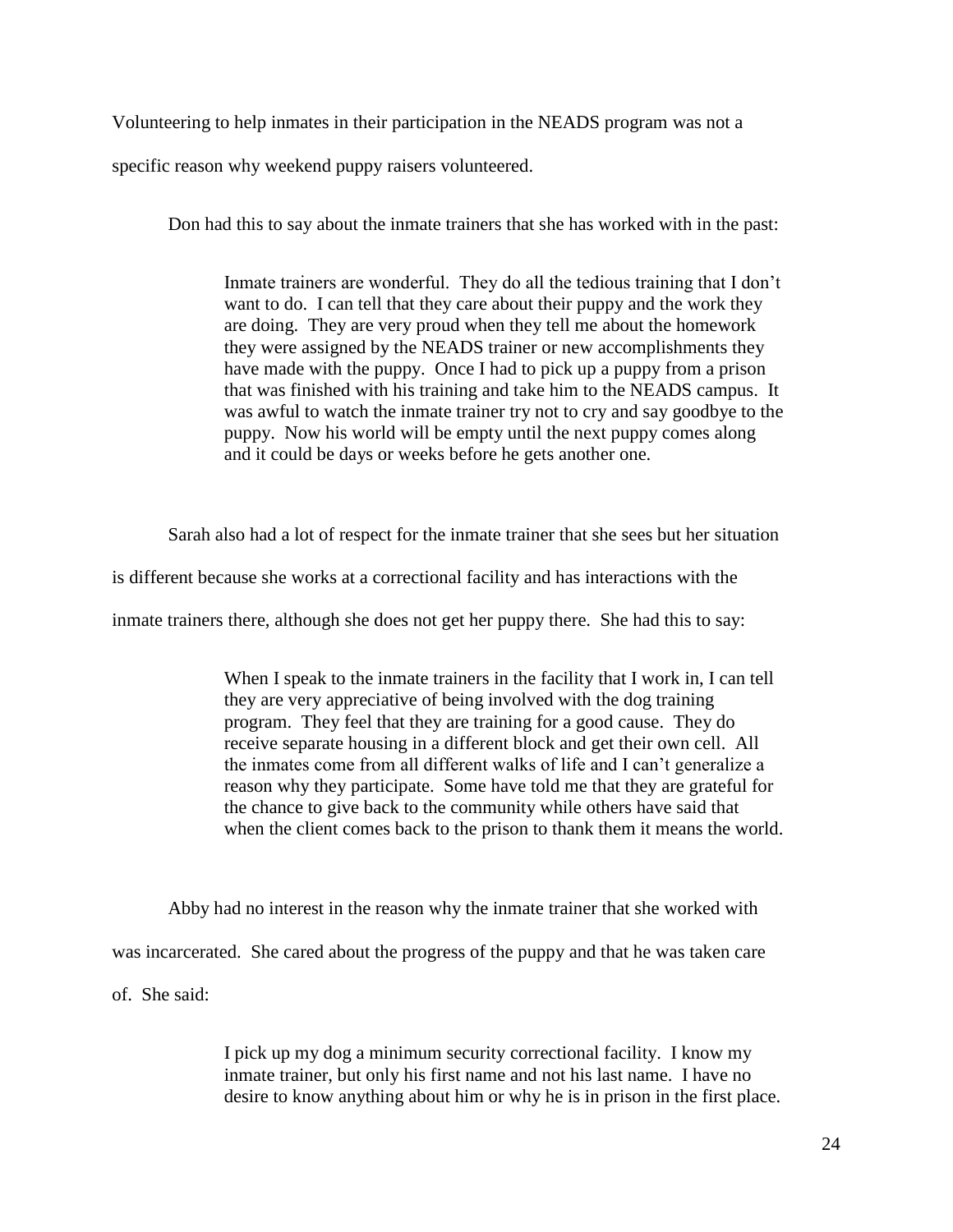Most weekend puppy raisers feel the same way and they follow the NEADS protocols.

Rose spoke highly about the training results of her inmate trainer and said this:

My interaction with the inmate trainer is limited to talk about the puppy only. I know his first name and don't care about anything else. I am glad to have an unbiased opinion of him and I know all the hard work he does with the puppy now. He is hardworking and dedicated and I tell him about the success of the puppy during field trips and tell him how proud he should feel when the puppy does well. I can tell he has a vested interest in its success. I do find myself remembering he is incarcerated, but I feel safe when I go to the prison. I tell people that I am not a trainer, but a socializer. The inmate does all the hard work.

Most of the interviewees describe themselves as socializers. They see their role as very important in the success of service dog training and some also said that they are partners with the inmate trainer working towards a common goal. Both the inmate trainer and the weekend puppy raisers show that they have the best interest of the puppy at heart. They are concerned about the puppy's first experience with new encounters and maintaining his training knowledge while away for the weekends.

Finally, Patrick spoke of his interactions with the inmate trainer and said this:

My conversations with the inmate trainer consist of what the puppy is working on, when his last trip to the bathroom was and any issues the puppy might be having that I should know about. The entire conversation is about the puppy. I have no curiosity about the background of the inmate and feel that his privacy should be respected. He obviously earned this privilege to get into the dog program. He has always been very polite to me and I feel he has a true love of what he is doing. He does get time off his sentence, but there are other ways to do that, so it leads me to believe that he does it because he loves dogs.

In most of the interviews there was a common respect amongst the weekend puppy raisers for the inmate trainers. Most of them did not address themselves as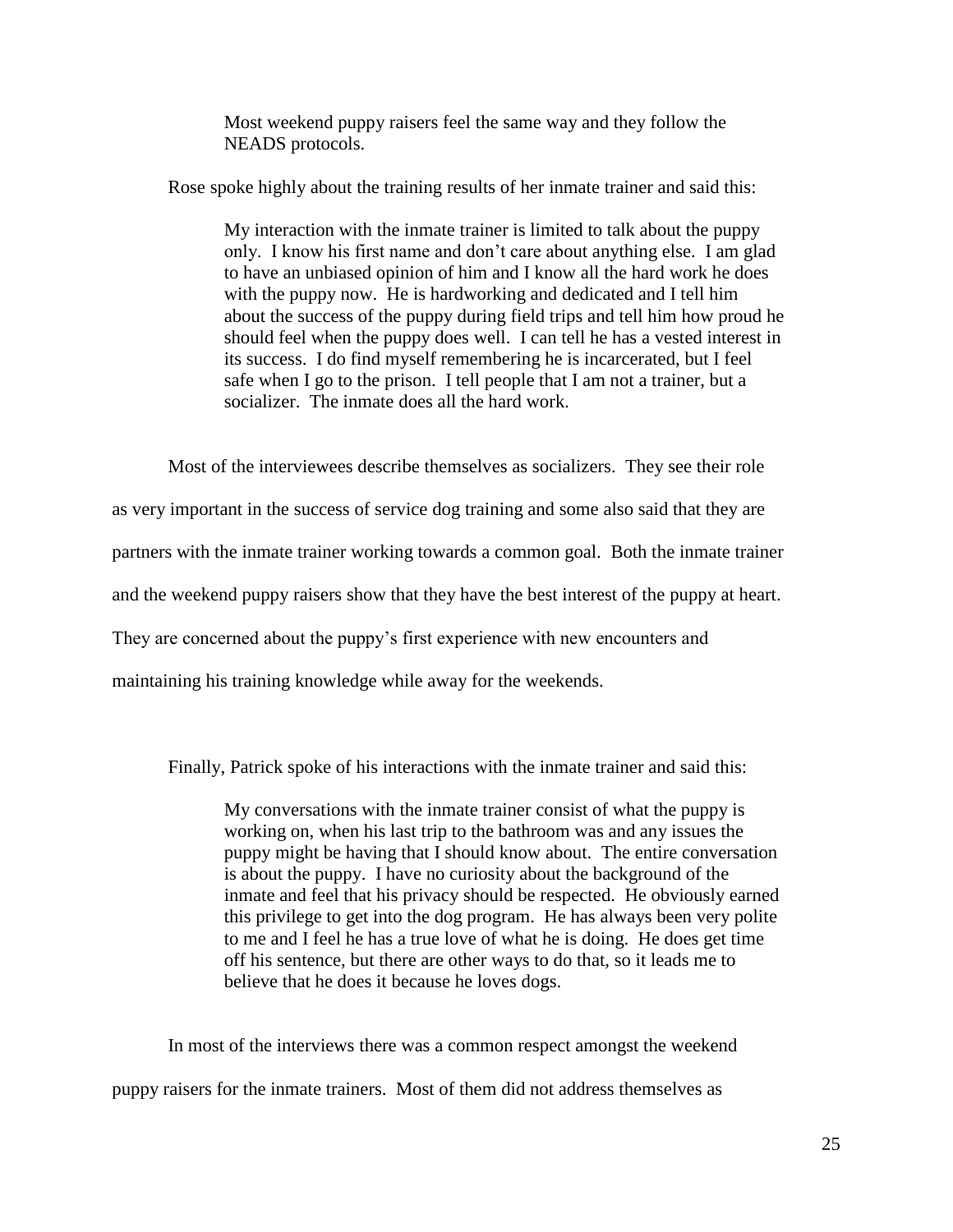trainers, but as socializers instead. They had a strong respect for the inmate and the work he does every day with the puppy and saw their jobs as important but also hard work and fun.

## *Dog Responsibility*

The final theme from the interviews was the role that dog responsibility played in the motivation of weekend puppy raisers. My interviews showed that these volunteers feel that being a weekend puppy raiser allows them to have all the benefits of having a dog even if their lives do not allow full-time dog ownership.

All interviewees expressed respect and love for dogs. Their sacrifice was also noted. People were able give up the selfishness of pet ownership because they felt that their lives were too busy. Michelle had this to say about not owning a dog:

> I work too many hours to own a dog responsibly. My day starts at 6:00 a.m. and I commute to work for thirty minutes. I do not get home until sometimes 6:00 p.m. It is unfair to keep a dog in the house all day long by himself. I just could not do it to him. Besides, I'm selfish, I just love having a puppy.

The exercise that a puppy/dog needs also depends on the size and the breed. Medium sized dogs from the herding or working groups can need much more daily exercise and will exhibit destructive behavior such as chewing and eliminating in the house. Michelle's responsible decision allows her to have the energy she needs on the weekends to put the proper effort into weekend puppy raising.

Dogs can also be very expensive to raise, especially if one develops costly medical issues. Shelby had this to say about the cost: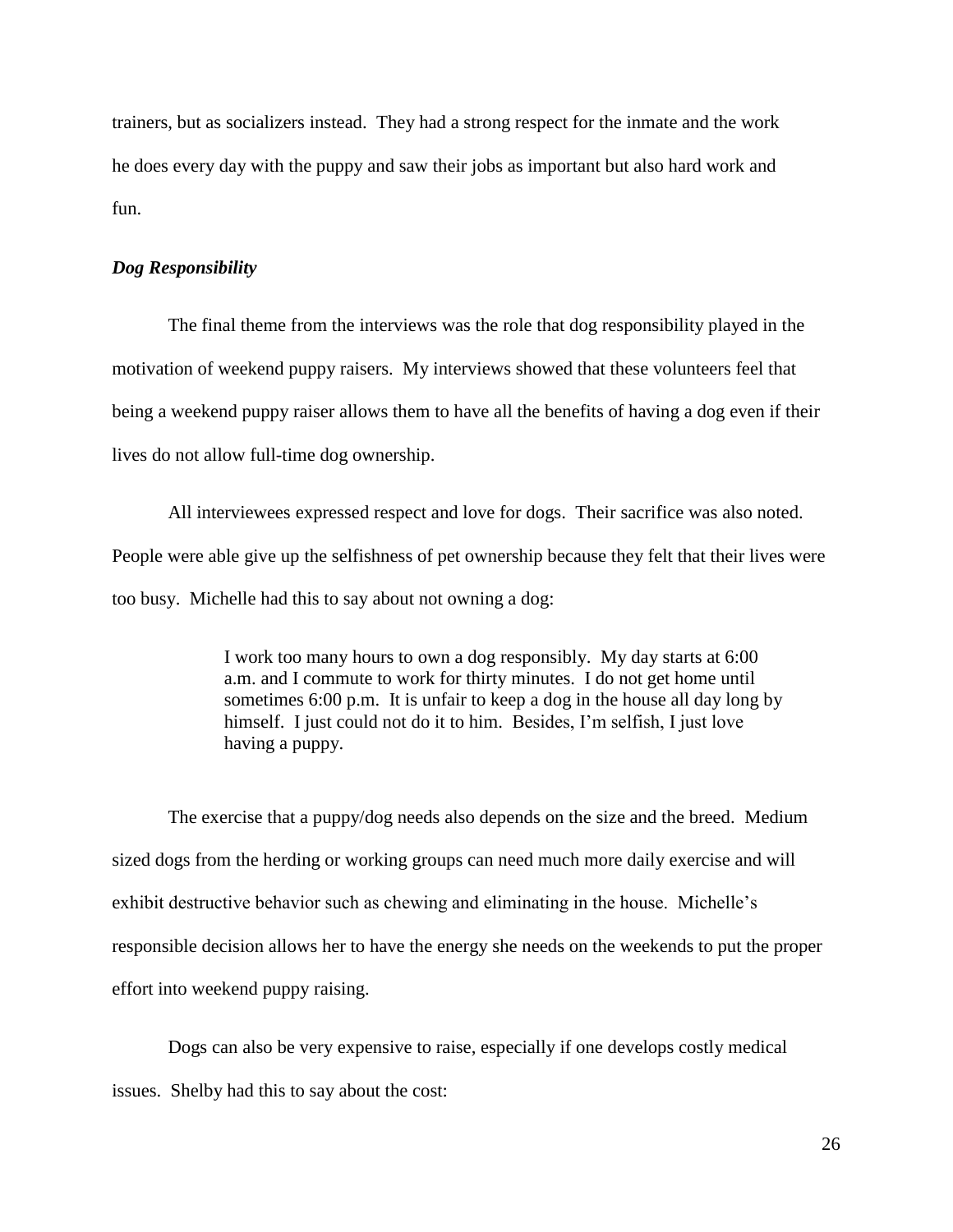I cannot afford the cost that goes into dog ownership. The monthly cost of food, frontline, heartworm and vet bills would not allow me to make ends meet. This program allows me to expose my children to my love of dogs while still paying the bills and teaching them the value of community service.

Shelby has a valid point about the cost of medical bills. It is very responsible to forego pet ownership because you cannot care for it. The monthly cost of dog ownership can be overwhelming depending on the breed type that you own. A one month supply of Front Line, the flea and tick prevention costs thirty dollars for an eighty pound dog. The contraction of Lyme disease can be fatal if not treated and can be costly if it is contracted and caught in time and the threat of reoccurrence is always there. Large breed dogs are prone to more costly medical conditions as they age, such as hip dysplasia or wobblers and these can be costly to treat. The cost of food varies depending on the variety that is purchased. On average \$75 could be spent monthly to feed a dog. Kenneling a dog can be as much as twenty-five dollars per day while your family is on vacation, and if you need to hire a dog walker it can cost on average \$10.00 per day.

Rose said:

This is a great program because people who can't afford dogs or don't have the time, have an opportunity to have a dog in their life. There is no financial obligation except the gas I use to pick up and drop off the dog. I don't have to take the dog to the vet, but I do it just for the field trip requirements to get the puppy used to the scale.

There are also emotional costs to dog ownership. Marie is retired and stated one

of the benefits of not owning a dog for her is about end of life issues:

I cannot bear the thought of old age and putting another dog to sleep. I am retired and have owned dogs my life. Making the decision to put a dog to sleep because of health issues is something I can avoid by working for NEADS. I enjoy raising puppies and watching them progress as the get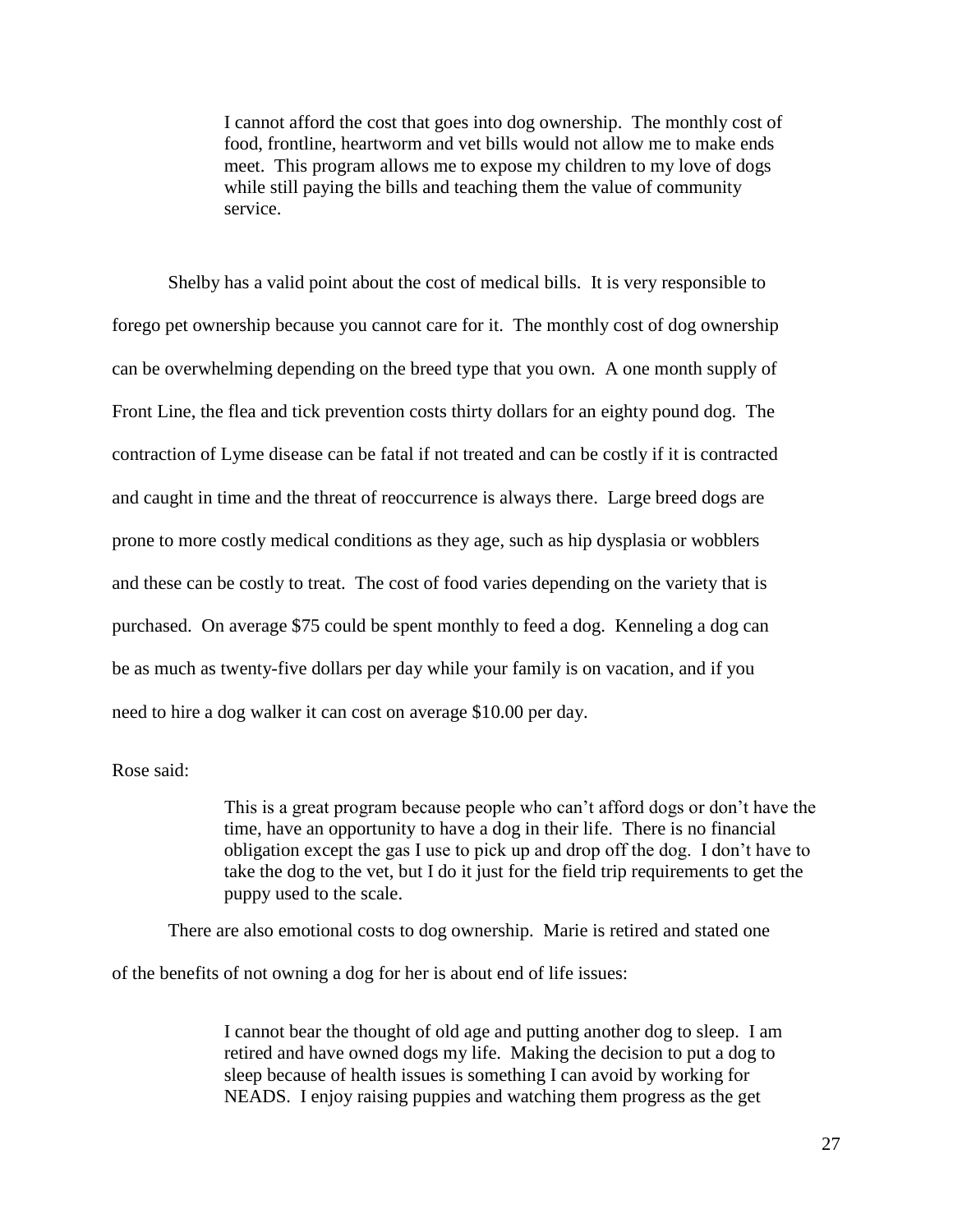older. I like teaching them new things and showing them the world for the first time.

One drawback to owning a dog is that their life span is so short. Putting a dog to

sleep is probably the hardest decision a pet owner will make in their life time.

Judy also added content to the passing of her dogs:

I became involved because I had two senior golden retrievers that passed away. I had a female with lymphoma in her throat and we did chemo to extend her life for a year but it was difficult when we made the decision to put her down. I had a male who died from bloat. I needed a break from the emotions that comes along with saying goodbye to my family members.

For many, the fun of spending time with dogs is about the puppy years. Georgia

loves to raise puppies and this is what she said:

I love and need my puppy fix. It's fun to teach them new things. I mean, who doesn't love a cute cuddly puppy. All they want to do is play and sleep. We go on field trips and everyone talks to me much more so than if I were by myself. I love the social aspect from raising a puppy. I get to talk to everyone and tell them about the work that NEADS does. Educating the public is the fun part along with my puppy.

Many people said the draw to a puppy is one that is undeniable and that it cannot be explained in words. For some, the unconditional love that is received from a puppy is overwhelming. Georgia loves the attention she gets from the public when working on her field trips. She loves to educate people and share the importance of service dogs with them.

Many times, behavior issues are caused by dogs not getting enough exercise or becoming infected with a disease that could have been easily preventable if they had been to the veterinarian. Dogs get adopted into a household and then become a bother and are no longer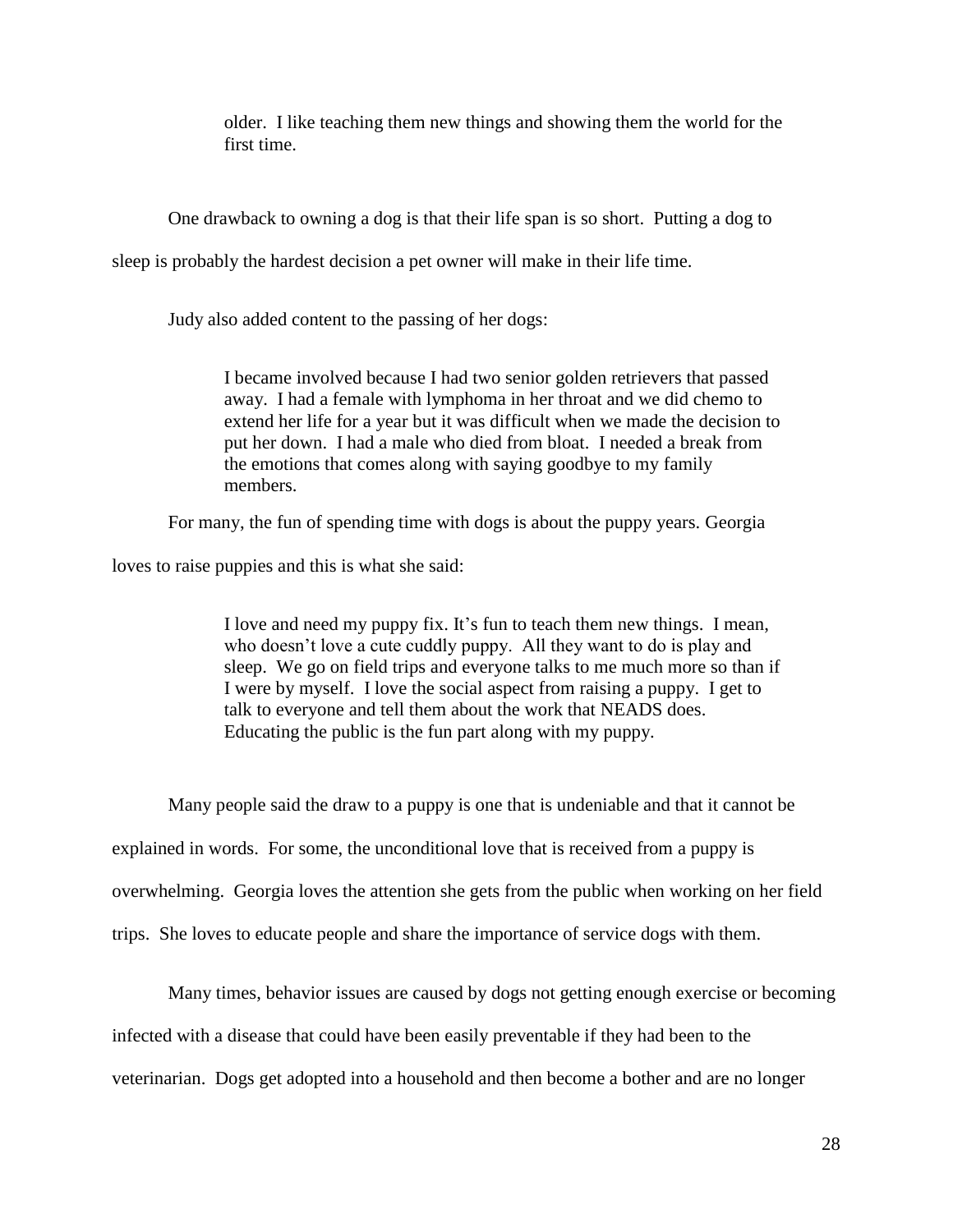important to the family or financial situations change and the dog is the first one to suffer. The responsible act of foregoing dog ownership is not to be taken lightly as it is very difficult for some people to make the right decision.

## **Connecting The Mission and The Clients**

#### *The Graduation*

NEADS hosts graduation ceremonies twice a year. It is not mandatory for the client to attend but they asked to participate because of its importance to the organization. This is the pinnacle of what everyone has worked toward. At this point the client has already been matched to a service dog and has lived with them in the NEADS campus house for two weeks learning how to give commands and developing a strong bond with their partner. Clients are presented to an audience filled with weekend puppy raisers, community sponsors, volunteers, trainers, staff and family members. This is an opportunity for Clients to thank NEADS, but also for the weekend puppy raiser to see their dog matched with a client. Tracee said this about graduation:

> "Bring the Kleenex! I have attended eight graduations and they are all very moving experiences. They are held in an auditorium in a local high school. The curtains are closed when you come in to be seated. When the curtains are opened, there are 20-30 dogs and clients on the stage. This is a culmination of everyone's hard work and it's amazing to know that our organization has helped so many people and I am proud to be part of that. Clients are given the opportunity to speak and some are very comfortable in front of a large audience and some are not. The ones who are not say a quick thank you but the ones who are share their emotions and stories about how their service dog has changed their life. One man said that before I got my dog, I did not want to get out of bed in the morning, now I look forward to living my life".

Sarah who said that she has only attended one graduation also felt the emotional

connection with the clients. She said: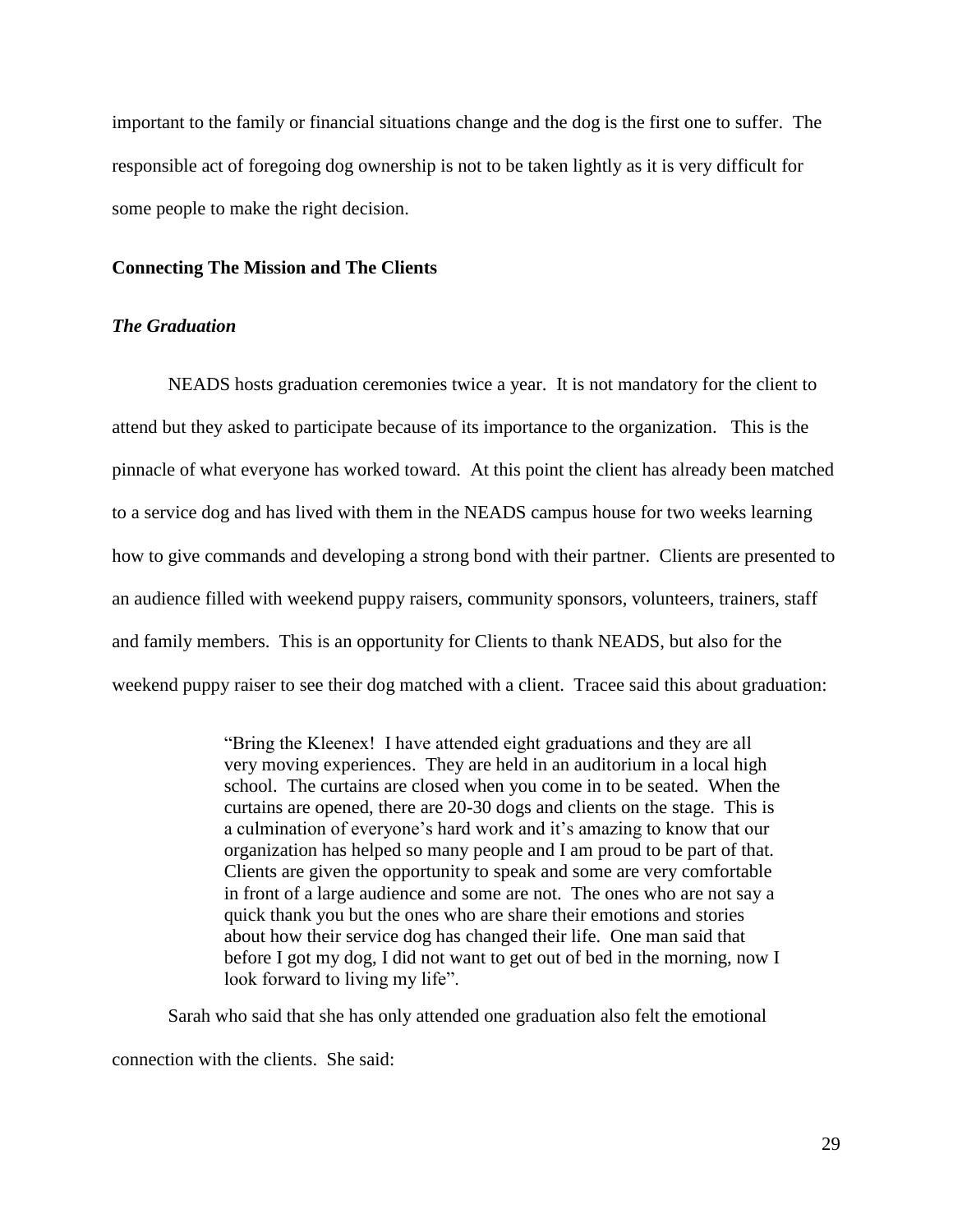I have only attended one graduation, but I needed Kleenex. There are such beautiful stores of clients who are so thankful and appreciative of receiving a service dog. When veterans speak it is especially moving because they talk of how their life has changed since they got their service dog and they have been given back freedom they had lost when they came home from deployment.

Rita has many years in volunteering for NEADS. She has attended many

graduations and clearly stated how important the graduation is to everyone involved. Rita

said:

The graduation ceremony is extremely important and rewarding. I have trained 10 dogs and it is an event I never miss. People in attendance are current puppy raisers along with their puppy in training, trainers, volunteers, staff, graduates and their families, corporate sponsors, disabled American veterans, Lion's clubs, veterans of foreign wars and political people. Our next graduation is April  $6<sup>th</sup>$  and Martha Coakley is the speaker. I go because I get to see "my dog" after being away from me for a few months and see how they interact with the client. I love that part. This is an event filled with tears and tissues.

Abby liked to hear from the clients directly. She said that it was very moving to hear how their service dog had changed their life. Abby said:

> Graduation is a combination of these feelings: satisfying, emotional, informative and interesting. Clients speak about how the dogs have changed their lives. Some clients are more articulate than others so there is a wide range of information coming from them. Sometimes boyfriends or girlfriends, parents or spouses will speak depending on the ability of the client. Graduation is a very moving time.

Some puppy raisers said that it was not that hard to give up the dog when their

time together was done. Looking forward to graduation is sometimes nerve-racking

because attendance at graduation is not a requirement for clients so there have been times

that they have not been able to see their dogs but when they do get to see them, they say

it is an amazing part of the process. Don said this about his experiences: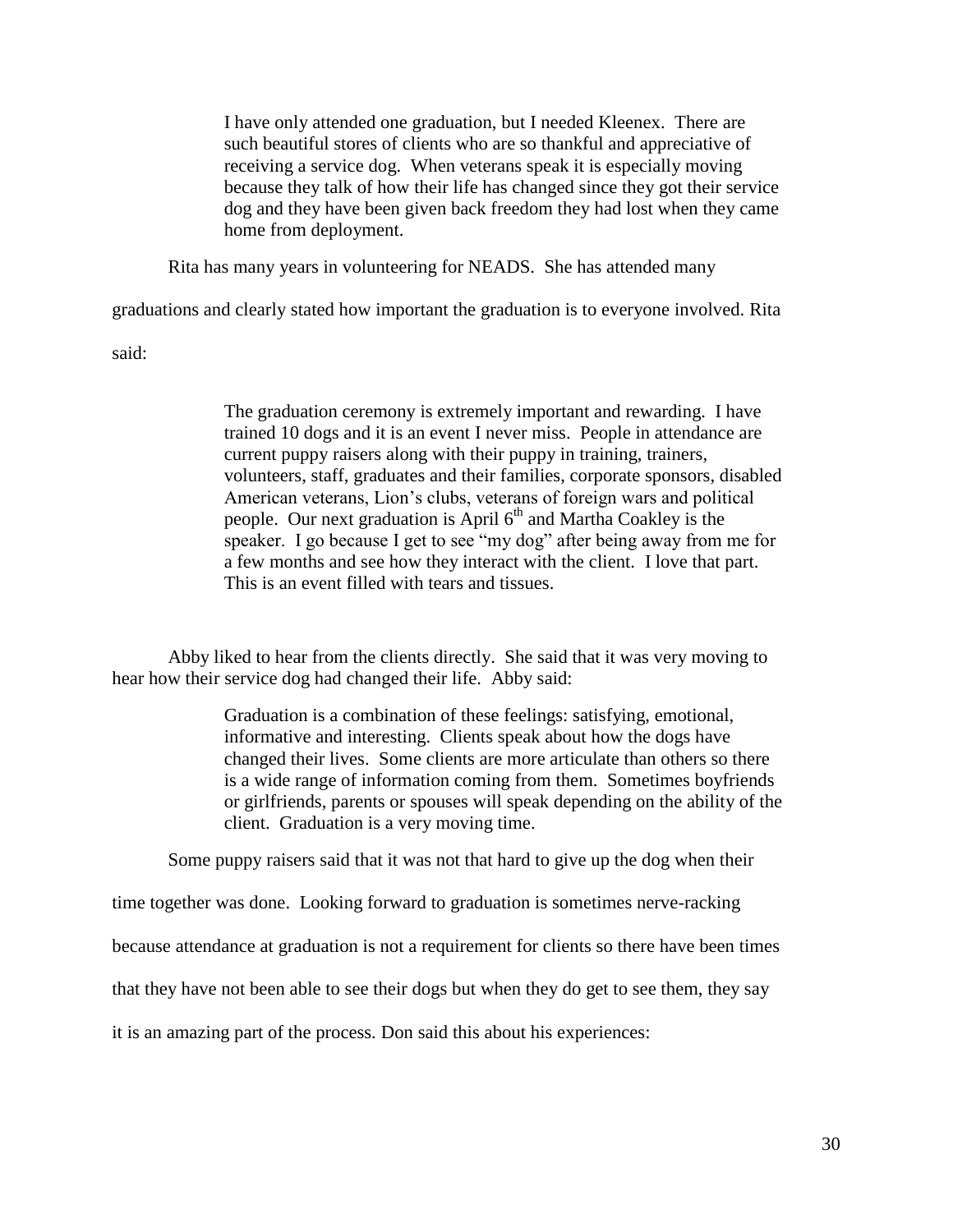Graduation fixes the hole in my heart that a dog leaves when you stop working with it. It is hard to stop working with them, but when you see where they go and who they go with and hear the differences that they have made, it makes it all worth it. They are doing what they meant to do. Graduation is always a full house and very crowded. It's very exciting to see the whole process come together. There are so many working pieces and this is the completion of the process. Some people have never seen their service dog working and graduation is a place to see it happen. I have only missed one graduation and have been volunteering for seven years.

Graduation is the closure that all the puppy raisers said that they needed. It reinforces why they do what they do. It validates that they work that they do is for a greater purpose. The interviewees stated that it was very important to them to see what "their" dog is doing. Some commented on how proud they were that the service dog has bonded so strongly with the client and that having a service dog has made a difference in the clients' life. Being able to see the smiles on the faces of the clients and their gratitude toward NEADS is what keeps the volunteers volunteering. Interviewees find this important on so many different levels. The weekend puppy raiser can say a final goodbye, the client can thank everyone involved and donors and sponsors can see what a difference this organization makes in peoples' lives.

Some clients choose to meet their weekend puppy raiser and even stay in contact though social media posting pictures and updates about the service dog and the changes that the client is experiencing. Contact is completely voluntary on the part of the client, but the puppy raisers who enjoy this privilege say it is wonderful. Rita said this about a client:

> I have raised many dogs and am friends with 3 clients on Facebook. I am especially close to one particular family and love it when they post pictures of their daughter and her service dog. It makes me feel good to know that I was part of the process in helping her.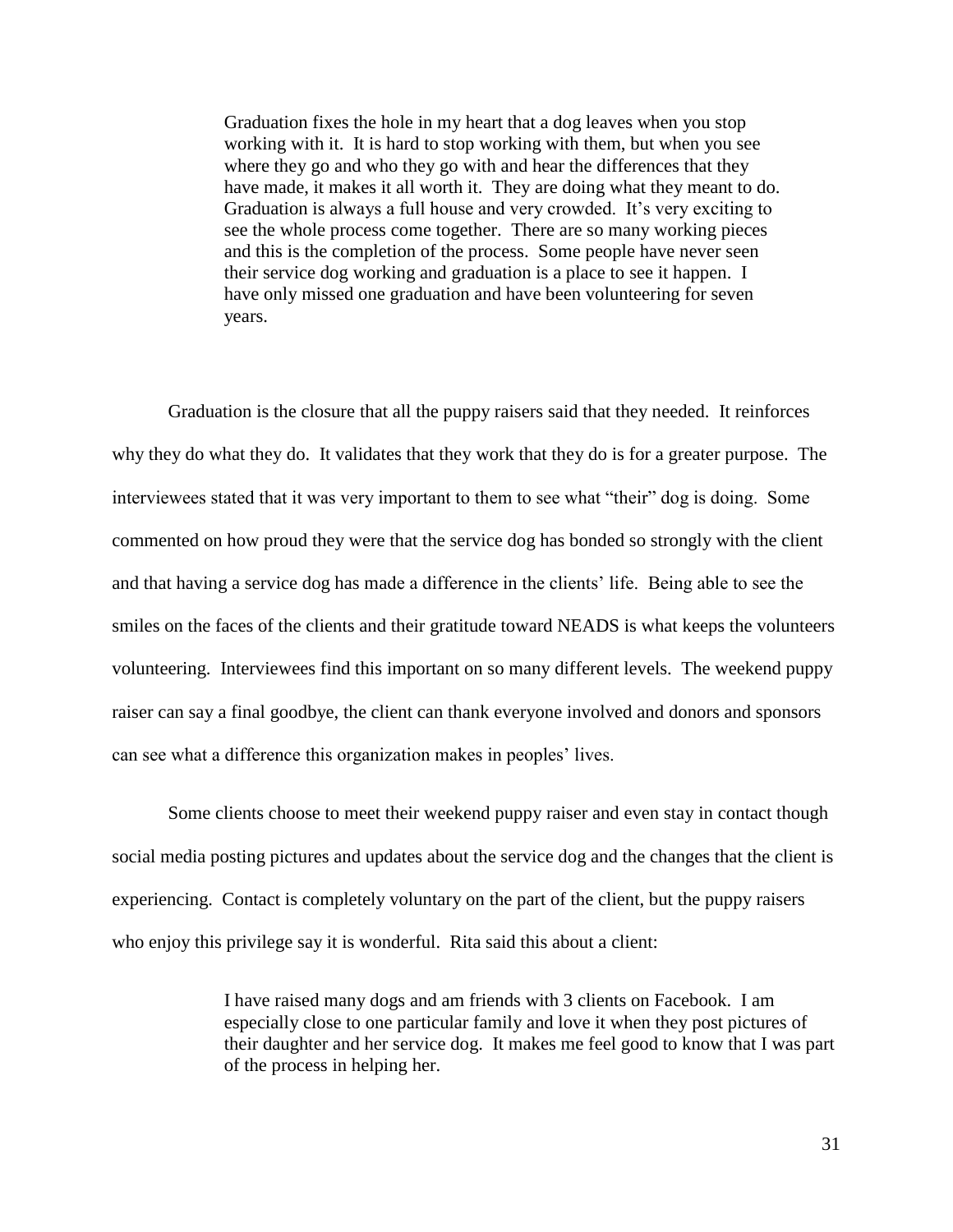## *Conclusion*

The Pups in Prison partnership with the weekend puppy raiser provides opportunities. The service dogs are trained by inmates who devote every minute they have to the puppy to ensure its training is a success. The cost of training a service dog is drastically decreased because of the voluntary participation of the inmates in the facility. The inmate trainers win because they are able to give back to the community and in some instances meet the client who was matched with the service dog they trained. This small act of kindness on the part of the client is a monumental act for the inmate trainer.

The volunteer weekend puppy raisers generously devote their time, energy and love to the success of the service dog. My interviews show that the weekend puppy raisers win because they are doing something that they love. The importance of their job is the heart of the program and without them the service dog would not be able to continue their training simultaneously while trained in a facility. The client wins because he/she is able to receive a service dog that will aid them in their everyday living which is challenging without the service dog.

The graduation ceremony is the pinnacle of everyone's work. While this is an extremely emotional time, it is the time that weekend puppy raisers say goodbye to their dog for the last time and they can see how the service dog has already changed the lives of the clients forever. A client is given independence and freedom because of everyone's hard work.

This research has added to the understanding of what motivates weekend puppy raisers to take on the responsibility of puppy raising and socialization. Their dedication to the importance of service dogs and the important role they play in the lives of the client is unwavering. I found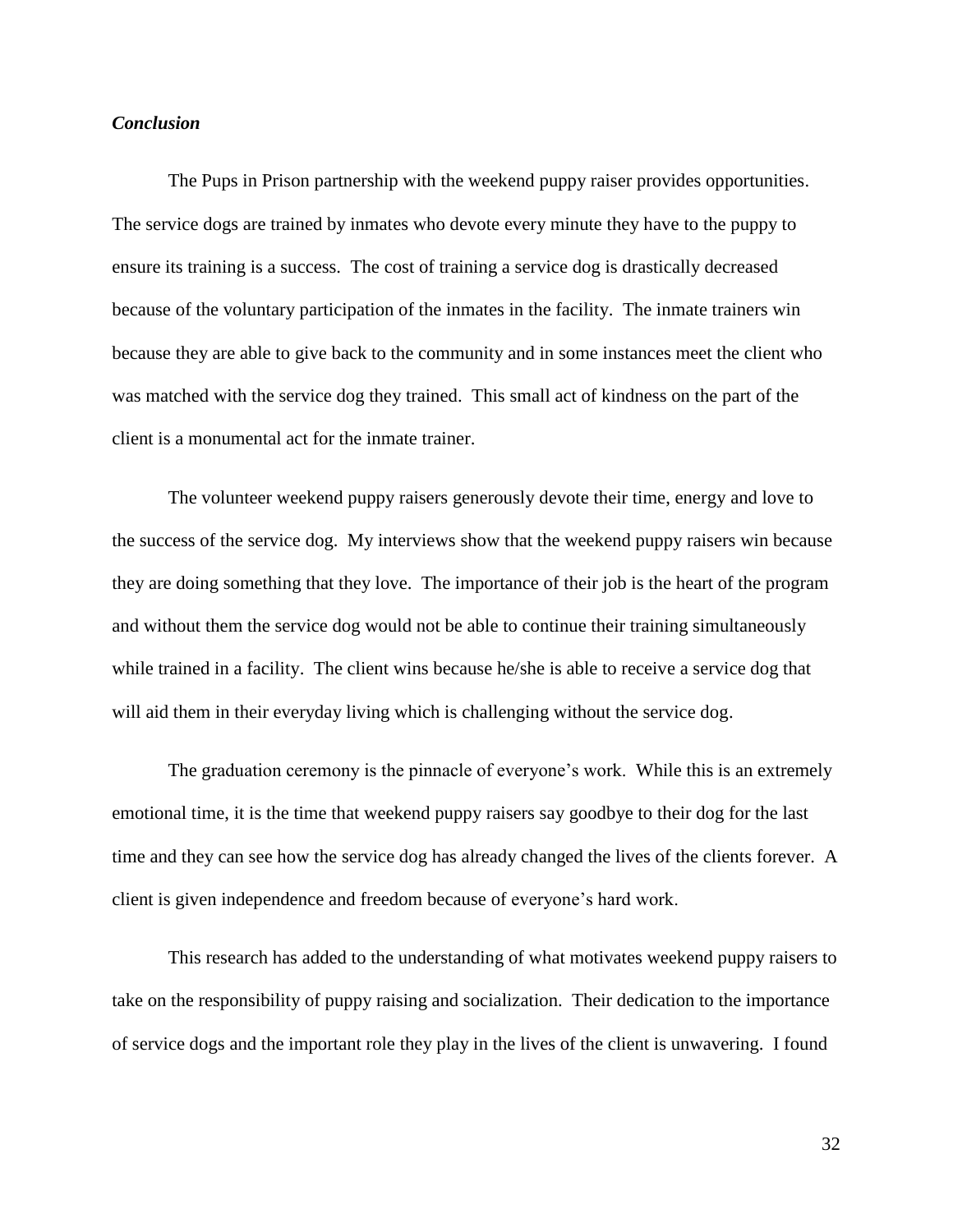three important themes in my research: a strong belief in the NEADS mission, loyalty to members of the community who need assistance, and dog responsibility.

#### *Limitations and Further Research*

This study began to provide an understanding of the motivating factors for weekend puppy raisers but as a small qualitative study is not generalizable to the larger population. It provides interesting insights to the motivations of these individuals. A longer study that included more interviews might provide more insight into the motivations and experiences of weekend puppy raisers.

If I were to given the opportunity to carry this research further, I would expand the work that I have done. My goal would be to follow numerous service dogs though their journey of coming to the puppy house at the NEADS campus though their placement with a client. I would interview the inmate trainers and discuss the pros and cons of the program. I especially want to know why they participate. Is it for the opportunity to give back, have a single cell, or simply for their love of dogs? I want to know how he/she feels when their dog leaves and when the service dog returns to the correctional facility with their client to say thank you. I also want to know how the inmate trainer feels about the weekend socialization process and what is it like for them when their dog is gone for the weekend; are they glad for a break or do they miss their puppy? All of these are expansive questions and the goal would be to follow the journey of the service dog. Nonetheless, this study adds to the overall understanding of the service dog training programs in prisons and the important role of the weekend families.

This study began to provide an understanding of the motivating factors for weekend puppy raisers but as a small qualitative study is not generalizable to the larger population. It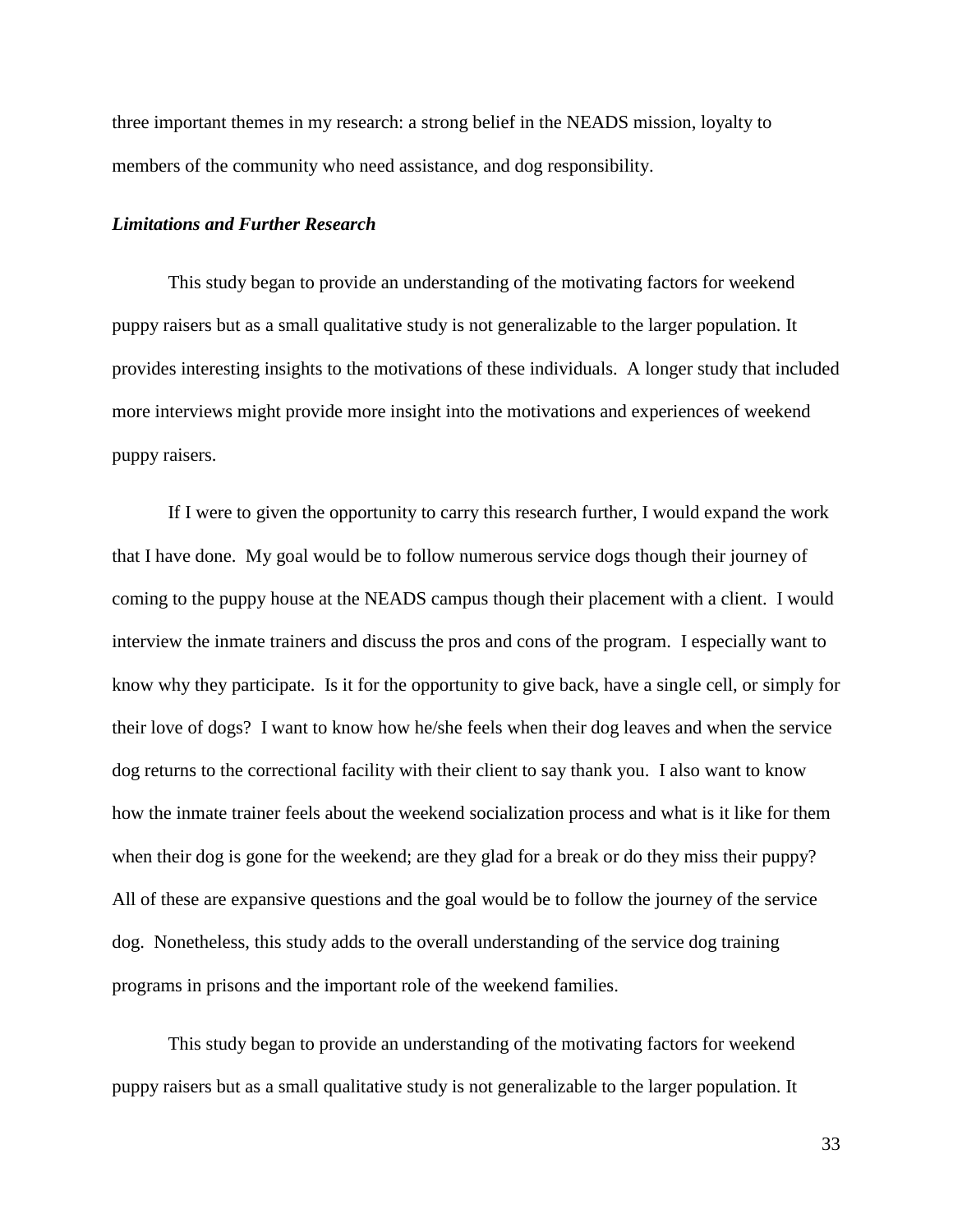provides interesting insights to the motivations of these individuals. A longer study that included more interviews might provide more insight into the motivations and experiences of weekend puppy raisers.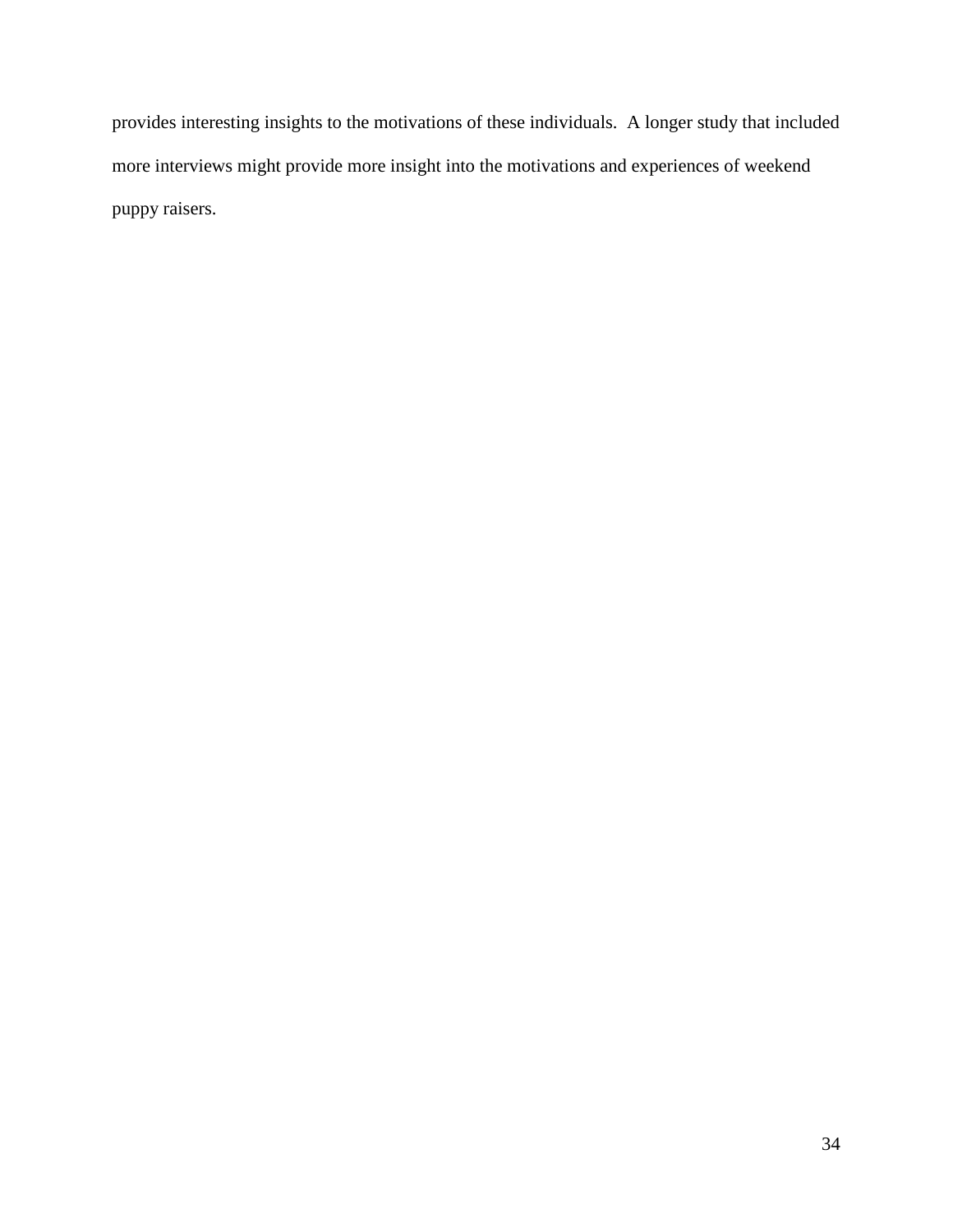## *Bibliography*

Alers, E. V., & Simpson, K. M. (2012). Reclaiming Identity through Service to Dogs in Need. *U.S. Army Medical Department Journal*, 70-73.

Americans With Disabilites, http://www.ada.gov/service\_animals\_2010.htm

- Asher, L., Blythe, S., Craigon, P. J., Green M. J.,England, G. C. W., Evans, K. M., Toothill, L., Roberts, R., (2012) A Standardized behavior test for potential guide dog puppies: Methods and Association With Subsequent Success in Guide Dog Training, *Journal of Veterinary Behavior,* 8, 431-438
- Blackwell, E. J., Twells, C., Seawright, A., & Casey, R. A. (2008). The relationship between training methods and the occurrence of behavior problems, as reported by owners, in a population of domestic dogs. *Journal Of Veterinary Behavior: Clinical Applications And Research*, *3*(5), 207-217. doi:10.1016/j.jveb.2007.10.008

Blue Star Mothers, http://www.bluestarmothers.org/about-us

- Britton, D. M., & Button, A. (2005). Prison Pups: Assessing the Effects of Dog Training Programs in Correctional Facilities. *Journal Of Family Social Work*, 9(4), 79-95. doi:10.1300/1039v09n0406
- Burke, Tod W., Todd Harkrader, and Stephen S. Owen. "Pound puppies: the rehabilitative uses of dogs in correctional facilities." *Corrections Today* 66.2 (2004): 74+. *Expanded Academic ASAP*. Web. 20 Mar. 2014.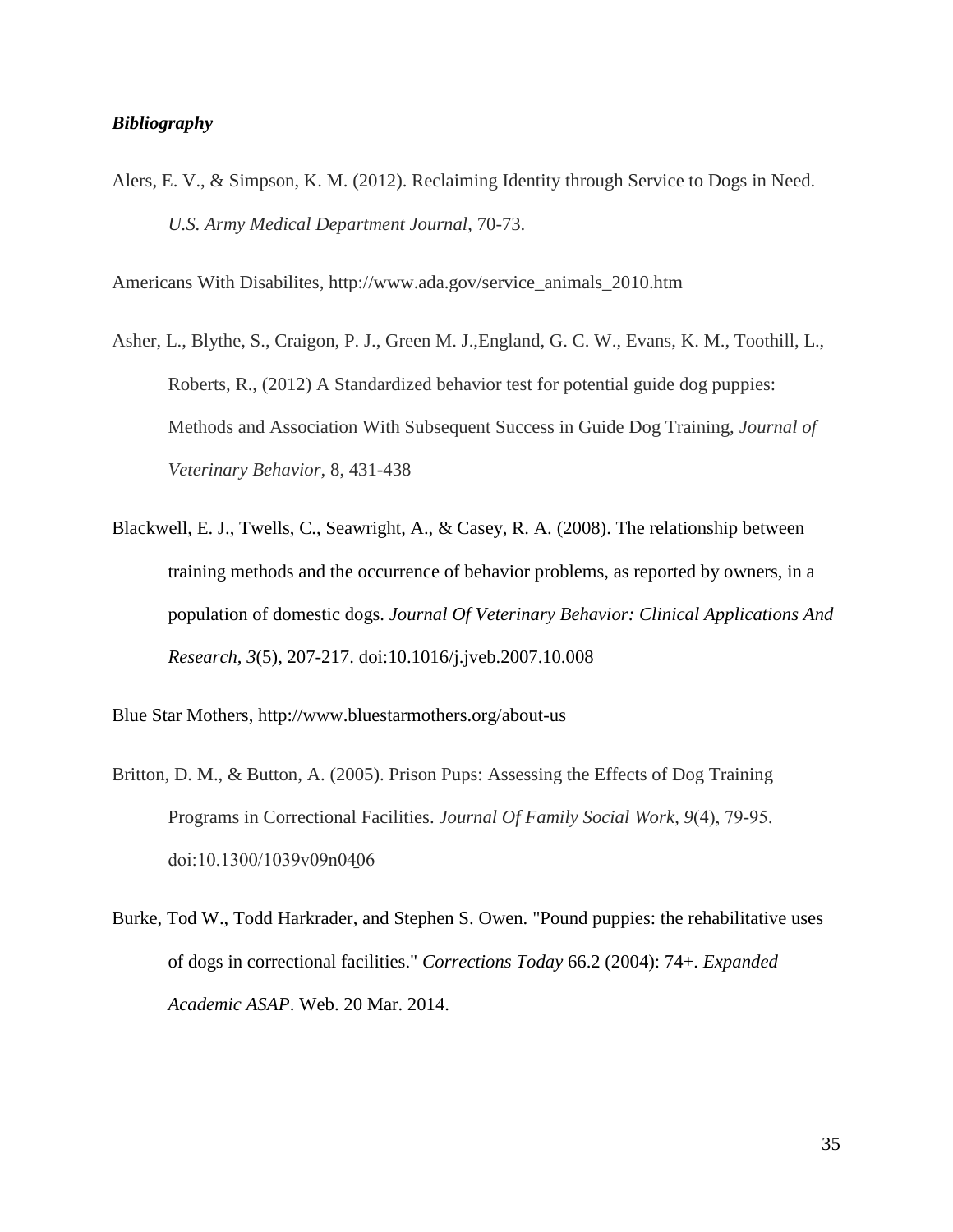Buisch, M. D. (2004). Volunteer brings puppies and smiles to inmates. *Corrections Today*, *66*(3), 54. Retrieved from http://go.galegroup.com.libservprd.bridgew.edu/ps/i.do?id=GALE%7CA118279876&v=2.1&u=mlin\_s\_bridcoll&it=r&p =AONE&sw=w&asid=20764dcef2e15a8742a814dc0a3fad7f

- Currie, N. (2008). A Case Study Of Incarcerated Males Participating In A Canine Training Program. Doctoral dissertation, Kansas State University, 2008.
- Deaton, C. (2005). Humanizing Prisons with Animals: A Closer Look at "Cell Dogs" and Horse Programs in Correctional Institutions. *Journal Of Correctional Education*, *56*(1), 46-62. avis, B. W., Nattrass, K. K., O'Brien, S. S., Patronek, G. G., & MacCollin, M. M. (2004).
- Foreman, K., & Crosson, C. (2012). Canines for Combat Veterans: The National Education for Assistance Dog Services. *U.S. Army Medical Department Journal*, 61-62.
- Furst, G. (2006). Prison-Based Animal Programs: A National Survey. *Prison Journal*, *86*(4), 407-430.
- Furst, G. (2007). Without words to get in the way: Symbolic interaction in prison-based animal programs. *Qualitative Sociology Review*, *3*(1), 96-109.

Hogle, P. S. (2009). Going to the dogs: prison-based training programs are win-win. *Corrections Today*, *71*(4), 69+. Retrieved from http://go.galegroup.com.libservprd.bridgew.edu/ps/i.do?id=GALE%7CA206051082&v=2.1&u=mlin\_s\_bridcoll&it=r&p =AONE&sw=w&asid=a721e538b300ae42ba013ec1b176c553

Hosey, G., & Melfi, V. (2014). Human-Animal Interactions, Relationships and Bonds: A Review and Analysis of the Literature. *International Journal Of Comparative Psychology*, *27*(1), 1-26.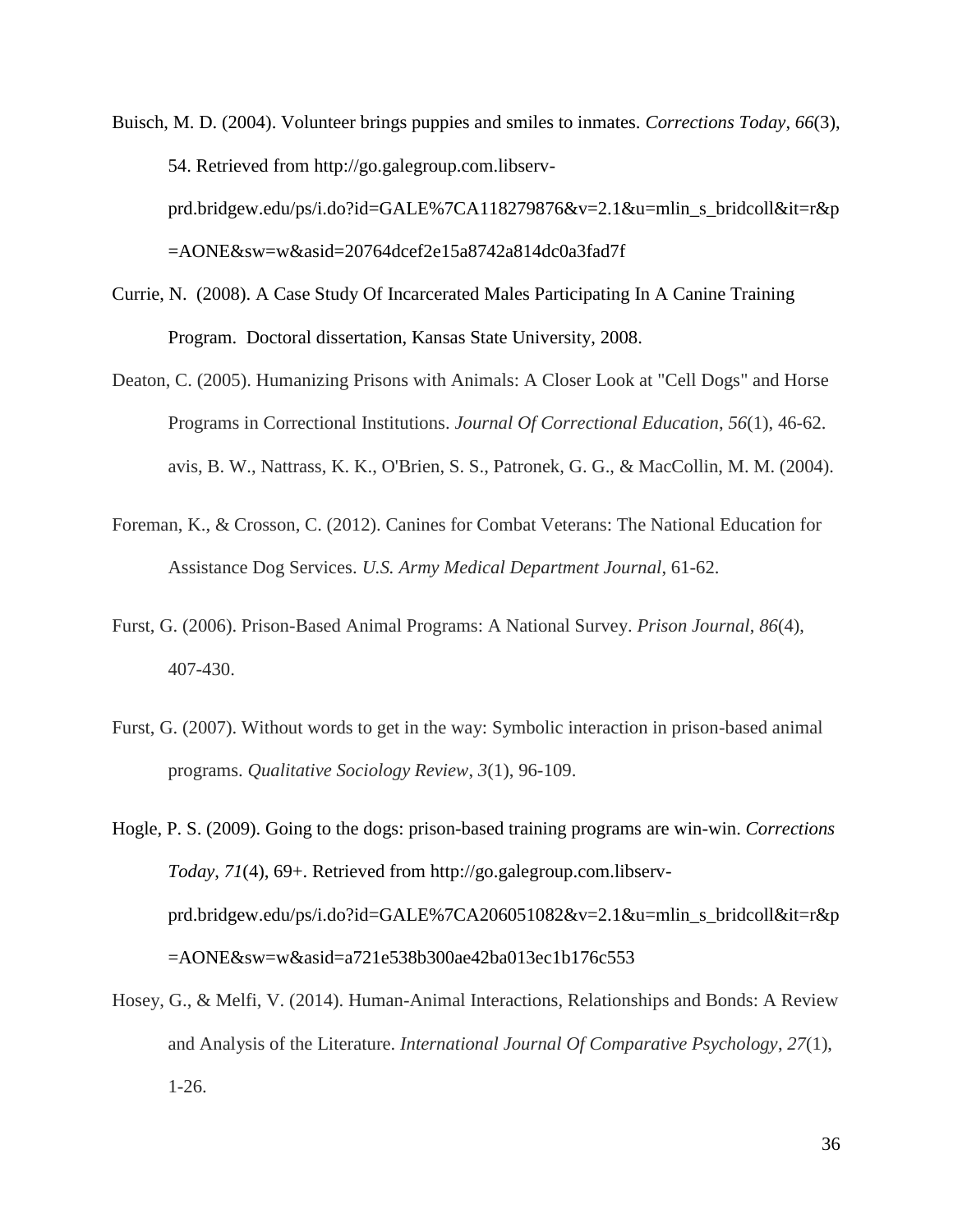National Educational Assistance for Dog Services, (NEADS), (2014) http://www.neads.org NEADS puppy raiser manual, 05/13/2012

- Rabschutz, L. (2009). The Meaning of Companionship Between a Person with a Disability and an Assistance Dog. *Reflections: Narratives of Professional Helping*, *15*(1), 59-62.
- Rooney, N., & Cowan, S. (2011). Training methods and owner–dog interactions: Links with dog behaviour and learning ability. *Applied Animal Behaviour Science*, *132*(3-4), 169-177. doi:10.1016/j.applanim.2011.03.007
- Sachs-Ericsson, N., Hansen, N. K., & Fitzgerald, S. (2002). Benefits of assistance dogs: A review. *Rehabilitation Psychology*, *47*(3), 251-277. doi:10.1037/0090-5550.47.3.251
- Strimple, E. O. (2003). A History of Prison Inmate-Animal Interaction Programs. *American Behavioral Scientist*, *47*(1), 70-78. doi:10.1177/0002764203255212
- Turner, W. G. (2007). The experiences of offenders in a prison canine program. *Federal Probation*, *71*(1), 38-43.
- Walsh, F. (2009). Human-Animal Bonds I: The Relational Significance of Companion Animals. *Family Process*, *48*(4), 462-480. doi:10.1111/j.1545-5300.2009.01296.x
- Wells, D. L. (2007). Domestic dogs and human health: An overview. *British Journal Of Health Psychology*, *12*(1), 145-156.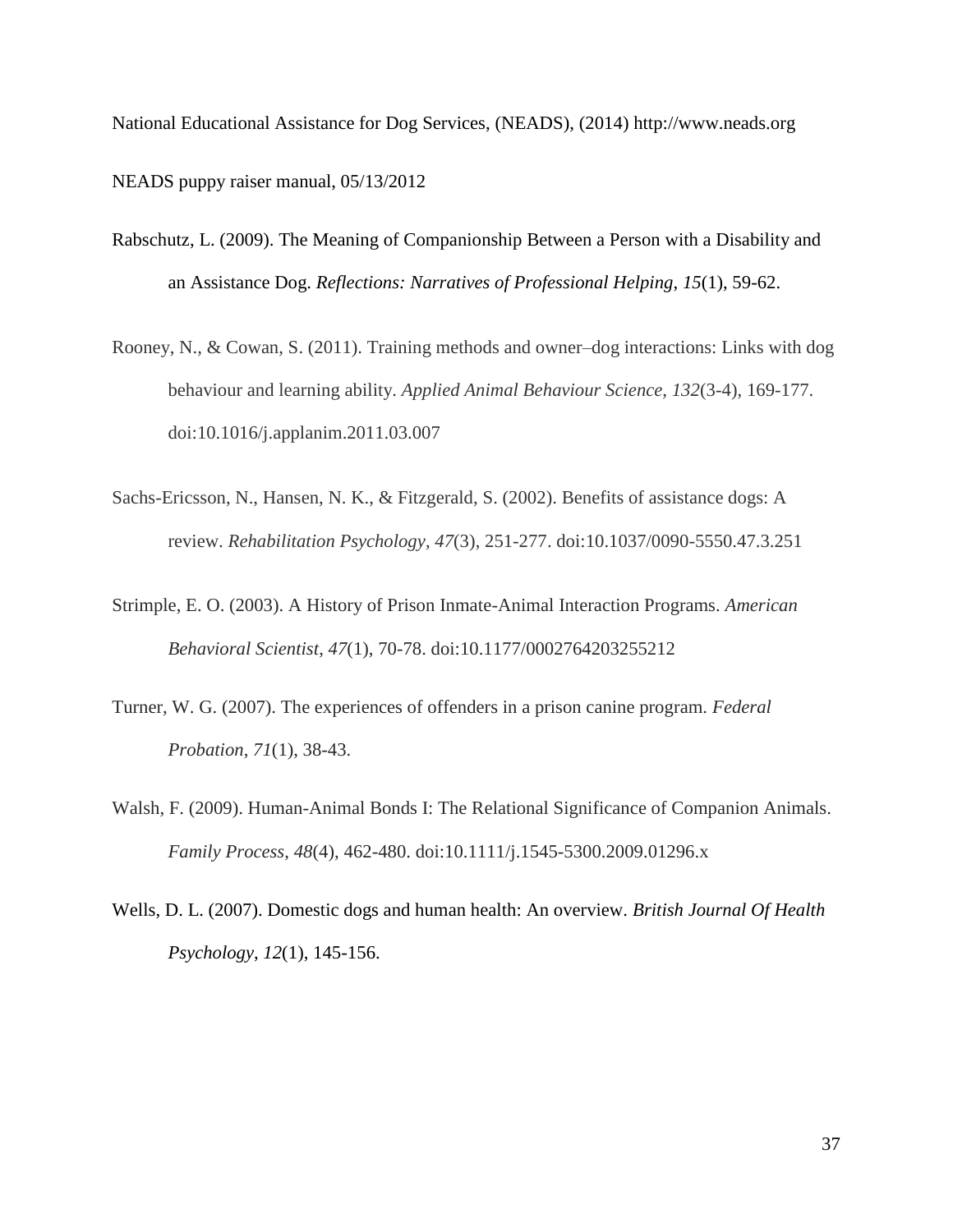Appendix 1: Interview Guide

## Original Involvement:

- 1. How did you become involved with the NEADS organization?
- 2. How long was the process to become an approved furlough family?
- 3. What influenced you to become a weekend puppy trainer?
- 4. Describe your training process to become a trainer.

## Process:

- 5. What is the adjustment process like for the family and the new puppy when the new puppy comes into your home?
- 6. How do you juggle the weekend puppy and family pets and what difficulties are there?
- 7. What difficulties have you encountered while training in public?
- 8. How does your family function differently when the puppy is in your home than when the puppy is away?

#### Prisoner Interaction

- 9. Describe the pick-up process at the prison.
- 10. Describe the interaction you have with the inmate trainer?
- 11. If you have personal interactions with the inmate trainer, can you describe the importance of this service dog to the inmate trainer and your perceptions?
- 12. Are you given instructions by the inmate trainer on new commands and requests for certain socialization activities?
- 13. What records are required to be kept while the puppy is in your care?

Emotional Feelings